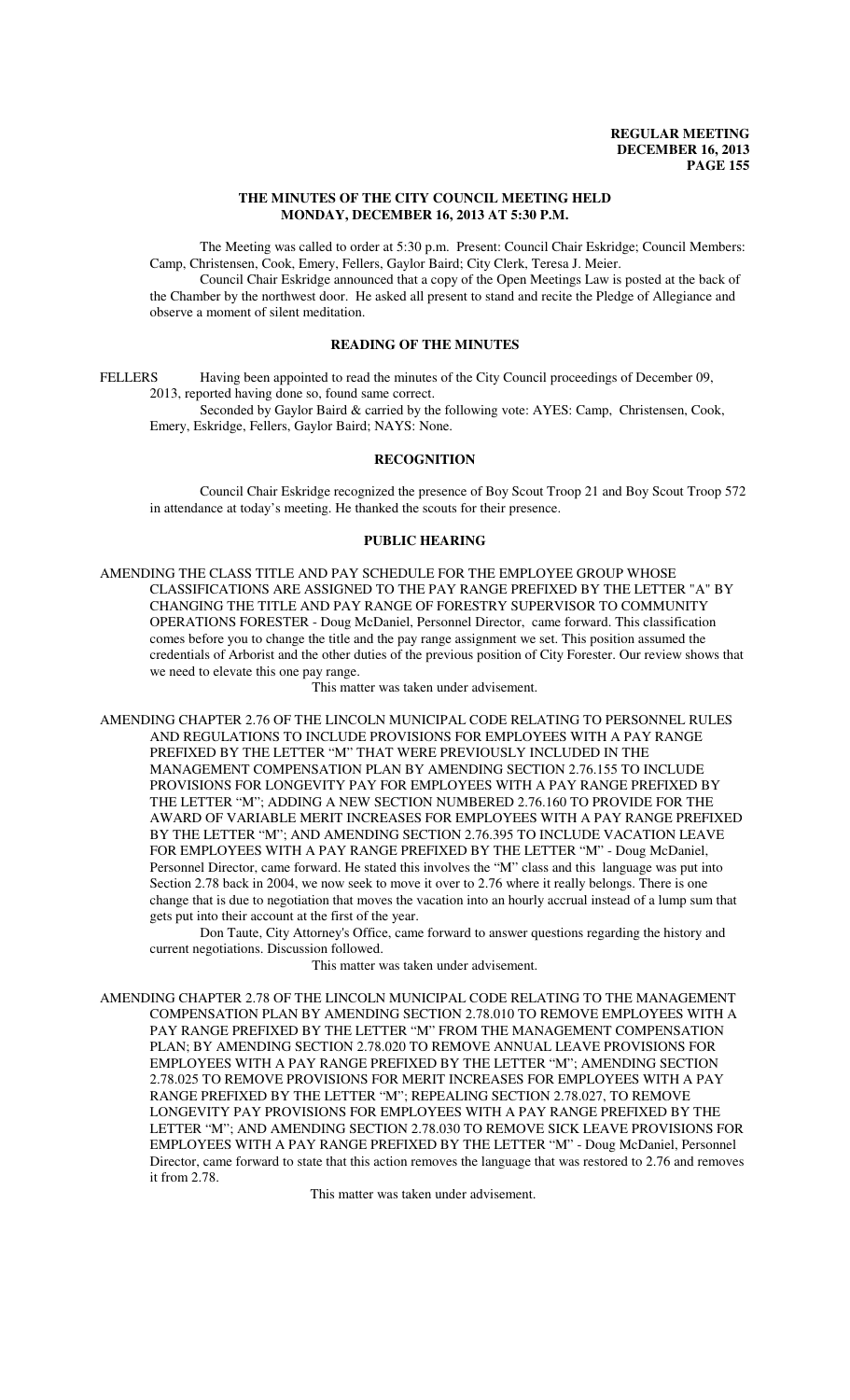AUTHORIZING THE ISSUANCE OF TAX ALLOCATION BONDS WITH A TOTAL NOT TO EXCEED THE AMOUNT OF \$8,116,515 FOR THE CITY OF LINCOLN, BLOCK 68 REDEVELOPMENT PROJECT IN GREATER DOWNTOWN LINCOLN;

AMENDING THE FIRST YEAR (2013-2014) OF THE SIX YEAR CIP TO ADD THE BLOCK 68 REDEVELOPMENT PROJECT GENERALLY LOCATED BETWEEN 10TH, 11TH, M, AND N STS. AND APPROVING THE APPROPRIATION OF \$8,116,515 IN TIF FUNDS FOR THE PROJECT;

APPROVING THE BLOCK 68 REDEVELOPMENT PROJECT REDEVELOPMENT AGREEMENT BETWEEN CA/ARGENT BLOCK 68 LINCOLN, LLC AND THE CITY OF LINCOLN RELATING TO THE REDEVELOPMENT OF PROPERTY GENERALLY LOCATED ON THE BLOCK BOUNDED BY 10TH, 11TH, M AND N STS - Dave Landis, Director of Urban Development, came forward. This is a request to use TIFF at the Block 68 area,  $10^{th}$  to  $11^{th}$ , and M Street to N Street. This is for a building with 1 floor of retail and 5 floors of residential housing. Also, this is one of the only projects that will have its own underground parking. The developer is Argent from Chicago and the other major partner is Campus Acquisitions. The project anticipates \$8.1 million dollars in TIFF. Discussion followed.

Carl Groesbeck, 208 S. La Salle St. Suite 1680, Chicago, IL, President, Argent Group LLC, came forward to answer questions and testify in support. Discussion followed.

C.J. Thelma, 206 S. 13<sup>th</sup> Street, Chairman of Downtown Lincoln Association Board of Directors came forward in support.

Terry Uland, 206 S. 13<sup>th</sup> Street, President of Downtown Lincoln Association, came forward in support.

Christine Klinker, 450 Regency Parkway, Suite 320, Omaha, representing Gilmore & Bell, came forward to clarify financial information for this item. Gilmore & Bell is the Bond Counsel for this bond issue. She said that in the proposed ordinance, the par amount should read \$8,116,515 dollars. It currently reads \$8,511,000 dollars.

This item was taken under advisement.

APPROVING A REAL ESTATE SALES AGREEMENT BETWEEN THE CITY OF LINCOLN AND TWO VISTA, LLC FOR THE SALE OF APPROXIMATELY 1.32 ACRES OF CITY OWNED PROPERTY GENERALLY LOCATED AT S. 67TH ST. AND PIONEERS BOULEVARD FOR AN AMOUNT OF \$387,275.00 - Lynn Johnson, Director of Parks and Recreation, came forward. He stated this is the continuation of a relationship with Talent Plus over a number of years. This started back in 2007, Talent Plus has a master plan to expand their corporate campus with a second building. This land was subject to federal land and water conservation fund requirements but the conversion process has been worked through and accomplished. At this point, we are bringing this action before Council this evening to authorize the sale of the property to Talent Plus. Discussion followed.

Mark A. Hunzeker, 1248 O Street, Suite 600, Baylor Evnen, came forward on behalf of Two Vista to answer questions.

This matter was taken under advisement.

APPROVING A CONTRACT AGREEMENT BETWEEN THE CITY OF LINCOLN, LANCASTER COUNTY AND THE LINCOLN-LANCASTER COUNTY PUBLIC BUILDING COMMISSION AND A TO Z PRINTING AND CORNERSTONE PRINTING & IMAGING FOR THE ANNUAL REQUIREMENTS FOR OFFSET PRINTING AND RELATED SERVICES, PURSUANT TO BID NO. 13-301, FOR A THREE YEAR TERM WITH THE OPTION TO RENEW FOR TWO ADDITIONAL ONE YEAR TERMS - Bob Walla, Assisting Purchasing Agent, came forward to answer questions. This matter was taken under advisement.

APPROVING AN AGREEMENT BETWEEN THE CITY OF LINCOLN, LANCASTER COUNTY, THE LINCOLN-LANCASTER COUNTY PUBLIC BUILDING COMMISSION AND WASTE CONNECTIONS OF NEBRASKA, INC. FOR WASTE HAULING SERVICES, PURSUANT TO BID NO. 13-304, FOR A FOUR-YEAR TERM WITH THE OPTION TO RENEW FOR ONE ADDITIONAL FOUR YEAR TERM - Bob Walla , Assisting Purchasing Agent, came forward to answer questions. This matter was taken under advisement.

APPROVING THE "SAFE ROUTES TO SCHOOL" PROGRAM FOR FEDERAL FUNDING THROUGH THE NEBRASKA DEPARTMENT OF ROADS FOR SIDEWALK REPAIRS WITHIN A TWO MILE RADIUS OF SCHOOLS TO IMPROVE WALKING AND BIKING OPTIONS TO SCHOOLS IN THE AREA - Miki Esposito, Director of Public Works and Utilities, came forward. She said this is a resolution to apply for funding from the NDOR "Safe Routes to School" program. The purpose is to fix sidewalks in a 2 mile radius of schools and we have selected Belmont and Calvert elementary schools for this program. The grant application is due this Friday and we are seeking \$1 million dollars for this program. Discussion followed.

This matter was taken under advisement.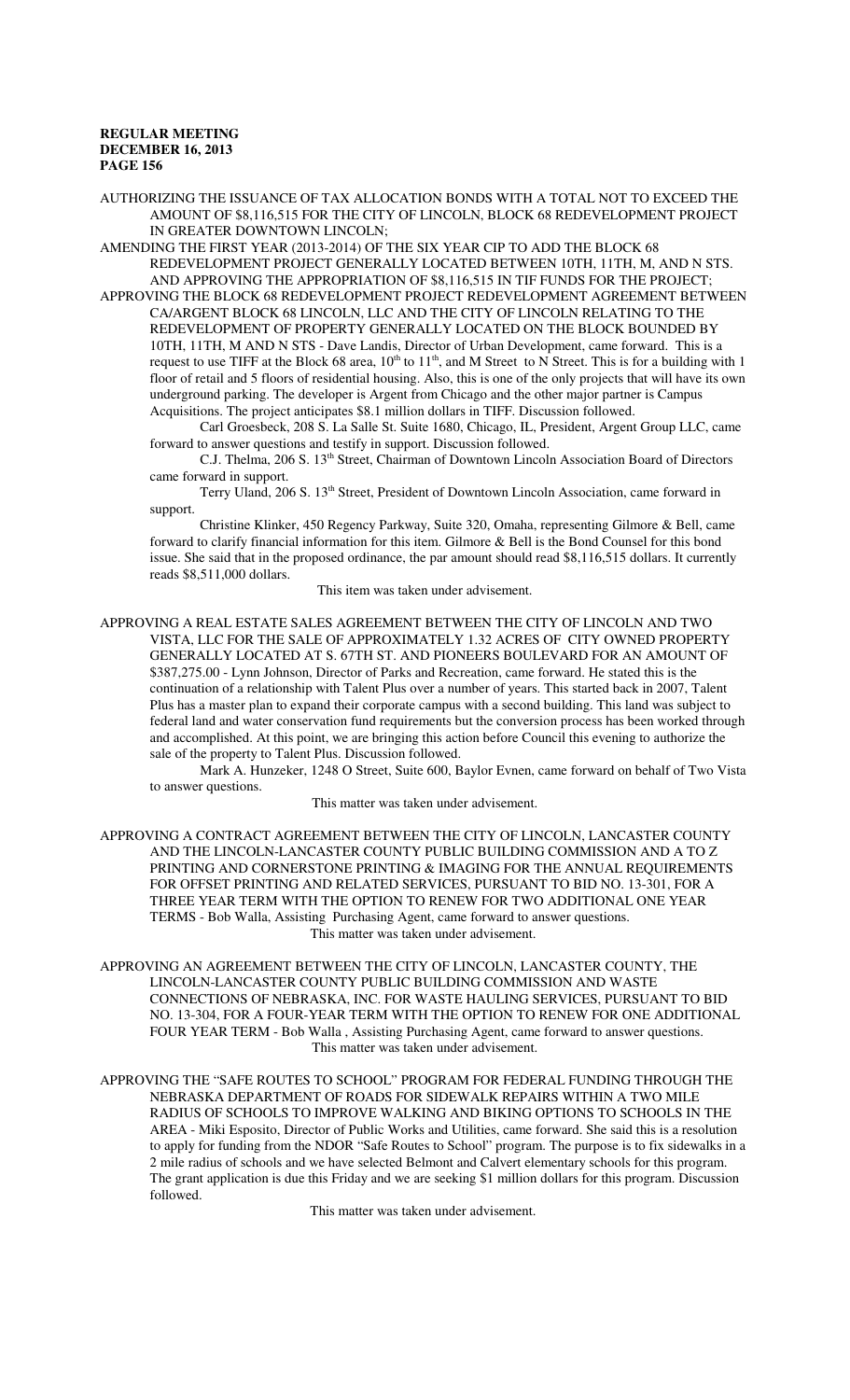RE-ADOPTING THE WATER SYSTEM IMPACT FEE SCHEDULE, WATER DISTRIBUTION IMPACT FEE SCHEDULE, WASTEWATER IMPACT FEE SCHEDULE, ARTERIAL ST. IMPACT FEE SCHEDULE, AND NEIGHBORHOOD PARK AND TRAIL IMPACT FEE SCHEDULE WITHOUT ANY

ADJUSTMENT FOR INFLATION UNTIL JULY 1, 2014 - Kyle Fisher, 1135 M Street, Lincoln Chamber of Commerce, came forward. He stated that we are asking to re-adopt the fees at today's current level for the first 6 months of 2014. Our working group consists of members of the Home Builders Association, Realtors Association, Chamber of Commerce and Lincoln's Independent Business Association. We have met with Council Chair Eskridge in regards to the impact fees and found it was important that he was present at our meetings. This group has come up with a plan and ideas that would make impact fees more palatable and efficient. We want to fund a study that follows up on the Duncan report and the two Tompson reports. Also, we would like to discuss eliminating the water and waste water portion of the impact fees. and consider raising the arterial streets portion of the impact fees. Discussion followed.

Mike Benker, P.O. Box 207, Greenwood, Ne, came forward in support.

Brad Hulse, 8231 Beechwood Dr, came forward in support.

Lois Hartzell, 5540 N. 19<sup>th</sup> St., came forward in support.

Coby Mach, 620 N. 48<sup>th</sup> St., appearing on behalf of the Independent Business Association, came forward in support.

Connie Burleigh, 8040 Elger Dr., Cameron Townhomes, came forward in support.

Mike Eckert, 6261 S. 79<sup>th</sup>, Civil Design Group, came forward in support.

Alan Barber, 7149 Shamrock Road, came forward in support.

Dan Klein, 1960 SW 112<sup>th</sup>, came forward in support.

Jane Kinsey,6703 Hawkins Bend, Watchdogs of Lincoln, came forward in support.

Greg Baker, 1039 S. 11<sup>th</sup> Street, Everett Neighborhood Association, came forward in opposition.

Pat Anderson Fuentes, 2240 Q St., NeighborWorks Lincoln, came forward in opposition.

Russell Miller, 341 S. 52<sup>nd</sup> St., came forward in opposition.

Larry Weixelman, 7339 York Lane, came forward in opposition.

Larry Zink, 4926 Leighton, came forward in opposition.

Dan Marvin, 5918 Rolling Hills Blvd., came forward in opposition.

Jeff Poley, 5727 The Knowles, came forward in opposition.

Ed Patterson, 700 N.  $24<sup>th</sup>$  St., came forward in opposition.

Mike Morosin,  $1500$  N.  $15<sup>th</sup>$  St., came forward in opposition.

Shawn Reba, 2240 Q St., NeighborWorks Lincoln, came forward in opposition.

Michaela Dugan, Impact Fee Administrator with Public Works, came forward. When the impact fee ordinance was adopted, it was incremented up, as Jonathan had talked about, and along with the ordinance having been passed so were the schedules & study along with that & that shows how they were going to get to that halfway point of 50% of the cost of a service unit which is a single family residence which was the \$9500 & they wanted to get to \$4500 so we were at 50%.

Council Person Doug Emery stated the original intent was that 50% would be through impact fees & 50% through other means & inquired where we are at today.

Ms. Dugan stated that the model update shows we are at \$13,000 and some change and we are at \$4685 so we're not there. Discussion followed.

Kyle Fisher, 1135 M St., Lincoln Chamber of Commerce, came forward in rebuttal.

Miki Esposito, Director of Public Works and Utilities, came forward for clarification and to answer questions about the City funds that are affected by the impact fees.

This matter was taken under advisement.

ACCEPTING THE REPORT OF NEW AND PENDING CLAIMS AGAINST THE CITY AND APPROVING DISPOSITION OF CLAIMS SET FORTH FOR THE PERIOD OF NOVEMBER 16 - 30, 2013 - Jennifer Tomka, no address given, came forward on behalf of her son Sam Tomka, for injuries that were caused to him by a skateboard ramp at Tierra Park. There is the recommendation of denial through the letter, however, she is requesting that the Council grant the claim. The claim is for the medical expenses, pain and suffering, and time lost from work.

Rod Confer, City Attorney, stated that under the Recreational Liability Act , we are only liable if we are aware of a defect, and only liable for constructive notice if there was gross negligence. We had an inspector out at Tierra Park the morning of this accident and there was no notice that there was anything was wrong, so we do not see any gross negligence in this claim. Discussion followed.

Lynn Johnson, Director of Parks and Recreation, came forward to answer questions. Depending on the site, all of our playgrounds are inspected weekly, and there are some sites that get a great deal of use and are inspected on a daily basis. The two skate parks that we have in Lincoln, one in Peter Pan Park and one in Tierra Park are on that inspection schedule. What they are looking at are the service of the skate life and seeing if there are any screws that are coming loose. When staff reviewed this they did not find any indication of any screws that were loose.

This matter was taken under advisement.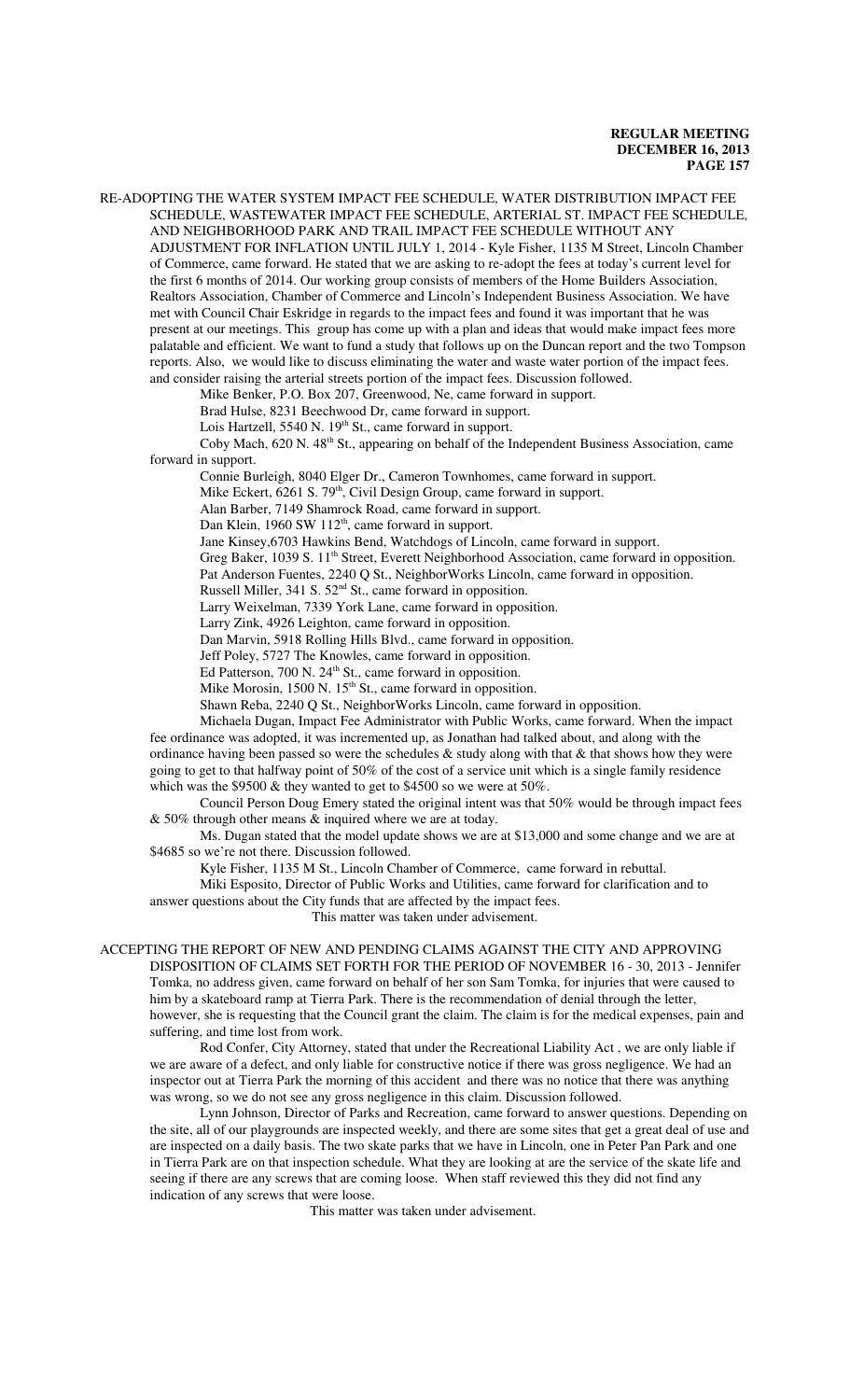APPROVING AMENDMENTS TO THE MASTER PLAN FOR WOODS PARK FOR RENOVATION OF THE WOODS PARK TENNIS CENTER - Lynn Johnson, Director of Parks and Recreation, came forward to discuss the proposed amendment to the master plan of Woods Park. The anticipated renovation project will replace the air structure with permanent buildings that will include 10 indoor courts and a lobby space. After the renovation is complete there will be a total of 10 indoor courts 9 outdoor courts. Kevin Heim, 401 S. 33rd St., Executive Director of Woods Tennis Center, came forward in support. This matter was taken under advisement.

AUTHORIZING THE ACQUISITION OF FEE TITLE TO A PORTION OF REAL PROPERTY GENERALLY LOCATED AT 1045 S. FOLSOM ST. FOR THE EXTENSION OF W. E ST. BY CONDEMNATION IF NECESSARY - Tom Huston, 233 S. 13<sup>th</sup> St., attorney for the applicant, Park Ridge Apartments, came forward. Council approved a special permit to expand a Community Unit Plan to allow 24 units back in 2012. That special permit included a condition that we obtain and improve the exact border of the extension of West E Street. During that time period, we have worked with the property owner and reached an agreement. Her lender has a department that deals with partial deeds of reconveyance. We have been trying to get a hold of them for 8 months and have not been able to. We are asking the City to cooperate in filing a condemnation action with the property owner so we can get service on the lender. This matter was taken under advisement.

ASSESSING THE COSTS INCURRED FOR CUTTING, CLEARING AND REMOVING WEEDS AGAINST THE VARIOUS BENEFITTED PROPERTIES FOR THE PERIOD OF JANUARY 1, 2013 THROUGH DECEMBER 31, 2013 - Brent Meyer, County Weed Control Authority Superintendent, came forward to state that Lancaster county provides the weed abatement for the City of Lincoln. There will be a full report at the Commons Board Meeting either in February or March. This year was extremely busy and our enforcements were up this year with a 64% increase. There were originally 275 enforcements, 88 have been paid and 187 remain and we are asking to have a lien be placed on these properties. Discussion followed. This matter was taken under advisement.

# **COUNCIL ACTION**

### **REPORTS OF CITY OFFICERS**

APPROVING THE GRANT AGREEMENT BETWEEN THE STATE OF NEBRASKA DEPARTMENT OF HEALTH AND HUMAN SERVICES AND THE CITY OF LINCOLN FOR THE NEBRASKA HOMELESS ASSISTANCE PROGRAM TO ADMINISTER GRANT FUNDS TO LOCAL HOMELESS SERVICE PROVIDERS - CLERK read the following resolution, introduced by Doug Emery, who moved its adoption:<br>A-87996 BE

BE IT RESOLVED by the City Council of the City of Lincoln, Nebraska:

That the attached Grant Contract between the City of Lincoln and the State of Nebraska Department of Health and Human Services to provide a grant from the Nebraska Homeless Shelter Assistance Trust funds in the amount of \$530,239.00 to be administered by the City of Lincoln Urban Development Department for funding to eight homeless service providers, upon the terms and conditions as set forth in said Contract, is hereby approved and the Mayor is authorized to execute the same on behalf of the City.

The City Clerk is directed to transmit one fully executed original Contract Bradd Schmeichel, Urban Development Department, for transmittal to the State of Nebraska.

Introduced by Doug Emery

Seconded by Christensen and carried by the following vote: AYES: Camp, Christensen, Cook, Emery, Eskridge, Fellers, Gaylor Baird; NAYS: None.

APPROVING AN AMENDMENT TO AGREEMENT BETWEEN THE CITY OF LINCOLN AND THERMO KING CHRISTENSEN, INC. FOR THE ANNUAL REQUIREMENTS FOR VEHICLE FILTERS FOR STARTRAN, PURSUANT TO QUOTE NO. 3709, FOR AN ADDITIONAL TWO-YEAR TERM - CLERK read the following resolution, introduced by Doug Emery, who moved its adoption: A-87997 BE IT RESOLVED by the City Council of the City of Lincoln, Nebraska:

That the attached Amendment to Agreement between the City of Lincoln and Thermo King Christensen, Inc. for the annual requirements for Vehicle Filters for StarTran, pursuant to Quote No. 3709, for an additional two-year term, upon the terms as set forth in said Amendment to Agreement, is hereby approved and the Mayor is authorized to execute the same on behalf of the City of Lincoln.

Introduced by Doug Emery

Seconded by Christensen and carried by the following vote: AYES: Camp, Christensen, Cook, Emery, Eskridge, Fellers, Gaylor Baird; NAYS: None.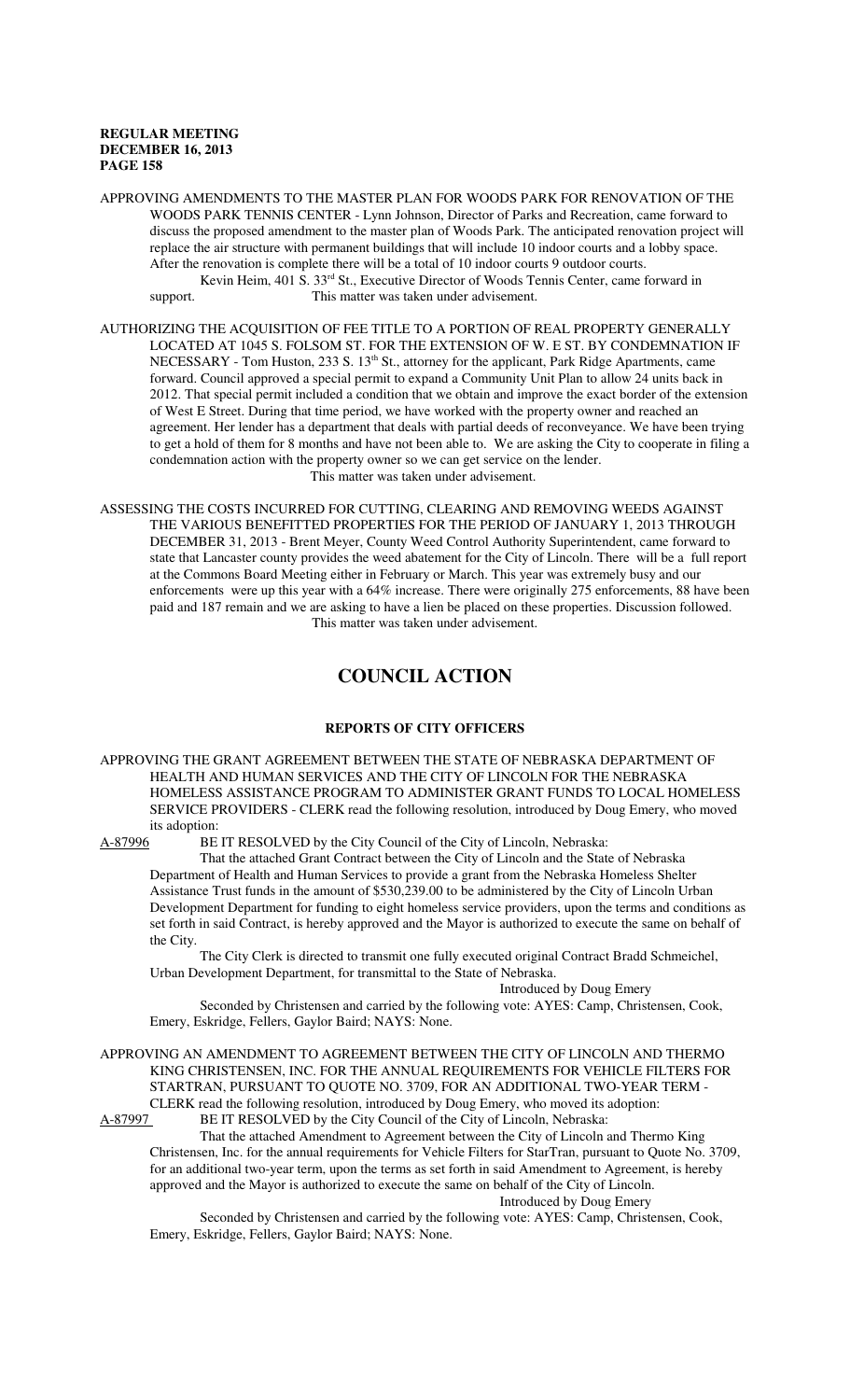REAPPOINTING LIBBY RAETZ TO THE LINCOLN ELECTRIC SYSTEM ADMINISTRATIVE BOARD FOR A TERM EXPIRING DECEMBER 31, 2016 - CLERK read the following resolution, introduced by Doug Emery, who moved its adoption:

A-87998 BE IT RESOLVED by the City Council of the City of Lincoln, Nebraska:

That the reappointment of Libby Raetz to the Lincoln Electric System Administrative Board for a term expiring December 31, 2016, is hereby approved.

Introduced by Doug Emery

Seconded by Christensen and carried by the following vote: AYES: Camp, Christensen, Cook, Emery, Eskridge, Fellers, Gaylor Baird; NAYS: None.

APPROVING SERVICE AGREEMENTS BETWEEN THE CITY OF LINCOLN AND THE BOARD OF REGENTS OF THE UNIVERSITY OF NEBRASKA ON BEHALF OF THE COLLEGE OF NURSING AND THE CITY OF LINCOLN AND BRYAN LGH SCHOOL OF NURSING TO PROVIDE CLINICAL TRAINING FOR PUBLIC HEALTH STUDENTS AT EASTERDAY RECREATION CENTER FOR TERMS OF JANUARY 1, 2014 THROUGH DECEMBER 31, 2016 - PRIOR to reading:<br>EMERY Moved to Withdraw Bill 13R-295.

Moved to Withdraw Bill 13R-295.

Seconded by Fellers and carried by the following vote: AYES: Camp, Christensen, Cook, Emery, Eskridge, Fellers, Gaylor Baird; NAYS: None.

The resolution, having been **WITHDRAWN**, was assigned the File **#38-4640** & was placed on file in the Office of the City Clerk.

AFFIDAVIT OF MAILING FOR BOARD OF EQUALIZATION, GROUP I TO BE HELD MONDAY, JANUARY 13, 2013 AT 3:00 P.M. - CLERK presented said report which was placed on file in the office of the City Clerk.

#### **PETITIONS & COMMUNICATIONS**

SETTING THE HEARING DATE OF MONDAY, JANUARY 6, 2014 AT 3:00 P.M. FOR THE APPLICATION OF TIGER, INC. DBA KARMA FOR A CLASS C LIQUOR LICENSE LOCATED AT 226 SOUTH 9TH

STREET- CLERK read the following resolution, introduced by Trent Fellers, who moved its adoption:<br>A-87999 BE IT RESOLVED by the City Council, of the City of Lincoln, that a hearing date is hereby set BE IT RESOLVED by the City Council, of the City of Lincoln, that a hearing date is hereby set for Monday, January 6, 2014, at 3:00 p.m. or as soon thereafter as possible in the City Council Chambers, County-City Building, 555 S. 10th St., Lincoln, NE for the Application of Tiger, Inc. dba Karma for a Class C liquor license located at 226 South 9th Street.

If the Police Dept. is unable to complete the investigation by said time, a new hearing date will be set.

Introduced by Trent Fellers

Seconded by Christensen and carried by the following vote: AYES: Camp, Christensen, Cook, Emery, Eskridge, Fellers, Gaylor Baird; NAYS: None.

SETTING THE HEARING DATE OF MONDAY, JANUARY 6, 2014 AT 3:00 P.M. FOR THE APPLICATION OF JSD, LLC DBA HUSKERVILLE PUB & PIZZA FOR A LIQUOR CATERING LICENSE LOCATED AT 2801 NW 48TH STREET - CLERK read the following resolution, introduced by Trent Fellers, who moved its adoption:<br>A-88000 BE IT RES

BE IT RESOLVED by the City Council, of the City of Lincoln, that a hearing date is hereby set for Monday, January 6, 2014, at 3:00 p.m. or as soon thereafter as possible in the City Council Chambers, County-City Building, 555 S. 10th St., Lincoln, NE for the Application of JSD, LLC dba Huskerville Pub & Pizza for a Liquor Catering License located at 2801 NW 48th Street.

If the Police Dept. is unable to complete the investigation by said time, a new hearing date will be set.

Introduced by Trent Fellers

Seconded by Christensen and carried by the following vote: AYES: Camp, Christensen, Cook, Emery, Eskridge, Fellers, Gaylor Baird; NAYS: None.

#### SETTING THE HEARING DATE OF MONDAY, JANUARY 6, 2014 AT 3:00 P.M. FOR THE MANAGER APPLICATION OF THOMAS WESTFALL FOR THE INTERCOM CLUB, INC. DBA THE NEBRASKA CLUB LOCATED AT 233 SOUTH 13TH STREET - CLERK read the following resolution, introduced by Trent Fellers, who moved its adoption:

A-88001 BE IT RESOLVED by the City Council, of the City of Lincoln, that a hearing date is hereby set for Monday, January 13, 2014, at 3:00 p.m. or as soon thereafter as possible in the City Council Chambers, County-City Building, 555 S. 10th St., Lincoln, NE for the Manager Application of Thomas Westfall for The Intercom Club, Inc. dba The Nebraska Club located at 233 South 13th Street.

If the Police Dept. is unable to complete the investigation by said time, a new hearing date will be

set.

Introduced by Trent Fellers

Seconded by Christensen and carried by the following vote: AYES: Camp, Christensen, Cook, Emery, Eskridge, Fellers, Gaylor Baird; NAYS: None.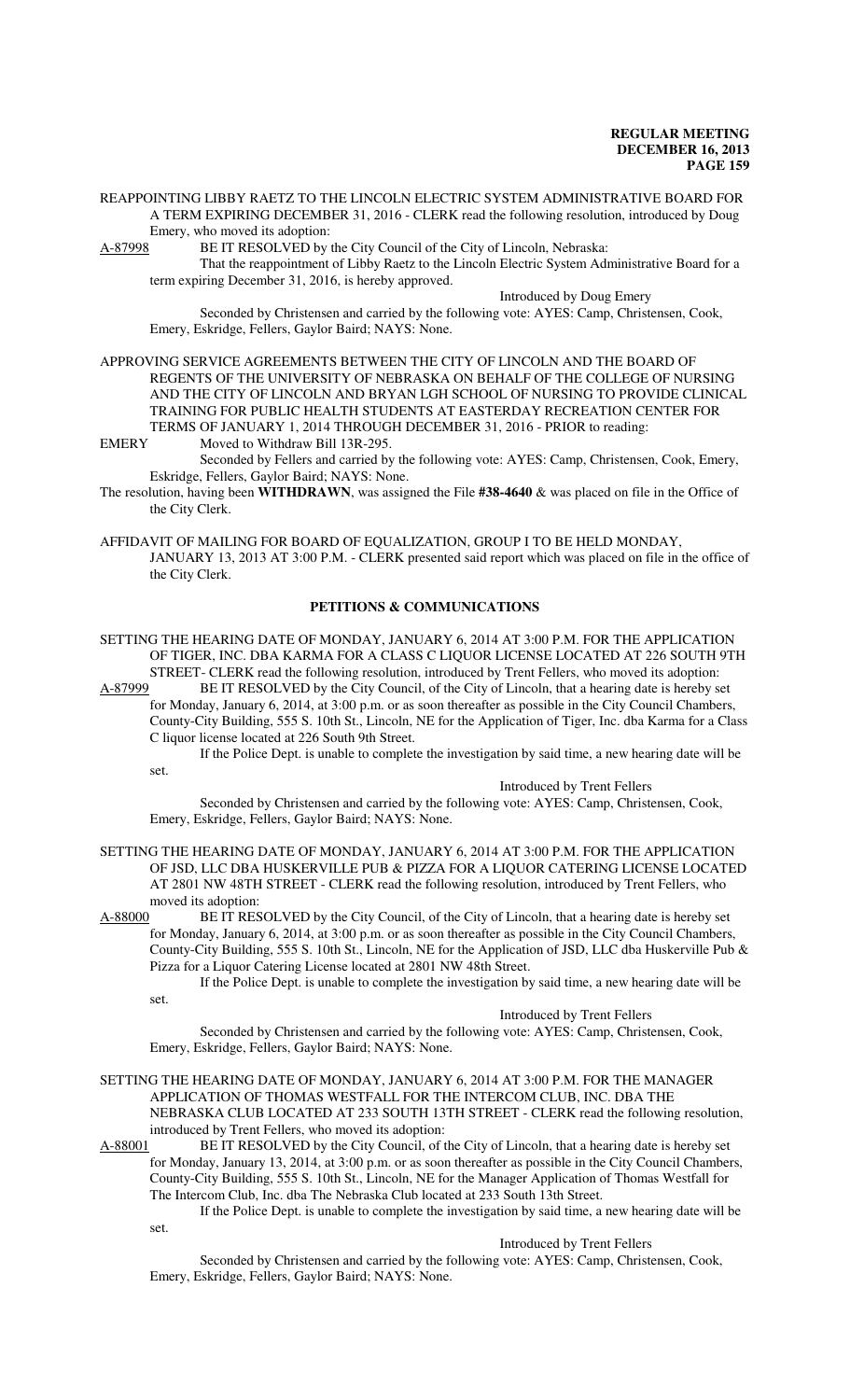SETTING THE HEARING DATE OF MONDAY, JANUARY 13, 2014 AT 3:00 FOR THE APPLICATION OF CEREUS SNOWBIRDS, LLC DBA BODEGA'S ALLEY FOR A CLASS C LIQUOR LICENSE LOCATED AT 1418 O STREET - CLERK read the following resolution, introduced by Trent Fellers, who moved its adoption:

A-88002 BE IT RESOLVED by the City Council, of the City of Lincoln, that a hearing date is hereby set for Monday, January 13, 2014, at 3:00 p.m. or as soon thereafter as possible in the City Council Chambers, County-City Building, 555 S. 10th St., Lincoln, NE for the Application of Cereus Snowbirds, LLC dba Bodega's Alley for a Class C liquor license located at 1418 O Street.

If the Police Dept. is unable to complete the investigation by said time, a new hearing date will be

set.

#### Introduced by Trent Fellers

Seconded by Christensen and carried by the following vote: AYES: Camp, Christensen, Cook, Emery, Eskridge, Fellers, Gaylor Baird; NAYS: None.

#### PLACED ON FILE IN THE OFFICE OF THE CITY CLERK:

Administrative Amendment No. 13064 to Special Permit No. 11001, Eastmark Community Unit Plan approved by the Planning Director on Dec. 4, 2013, requested by Olsson Associates, to revise the site plan to relocate the five lots from the south portion of the development to the north portion, on property generally located near S. 98th St. and Old Cheney Rd.

Administrative Amendment No. 13076 to Special Permit No. 1013J, Lincoln Trade Center approved by the Planning Director on Dec. 4, 2013, requested by Krueger Development, to revise the site plan to: 1) revise the layout for the restaurant; 2) delete the provision which excluded drive-through restaurants; and 3) adjust the perimeter setback on the north and east to 20 feet, on property generally located near S. 56th St. and Old Cheney Rd.

#### **LIQUOR RESOLUTIONS**

- APPLICATION OF IVBAR INC. DBA HIDEAWAY LOUNGE FOR A CLASS C LIQUOR LICENSE AT 3233½ S. 13TH ST. (12/9/13 - ACTION DELAYED WITH CONTINUED PUBLIC HEARING TO 12/16/13) - PRIOR to reading:
- CAMP Moved to Withdraw the application.

Seconded by Fellers and carried by the following vote: AYES: Camp, Christensen, Cook, Emery, Eskridge, Fellers, Gaylor Baird; NAYS: None.

- The resolution, having been **WITHDRAWN**, was assigned the File **#38-4641** & was placed on file in the Office of the City Clerk.
- MANAGER APPLICATION OF AMY S. SHAFFER FOR IVBAR INC. DBA HIDEAWAY LOUNGE AT 3233½ S 13TH ST. (12/9/13 - ACTION DELAYED WITH CONTINUED PUBLIC HEARING TO 12/16/13) - PRIOR to reading:
- CAMP Moved to Withdraw the application.

Seconded by Fellers and carried by the following vote: AYES: Camp, Christensen, Cook, Emery, Eskridge, Fellers, Gaylor Baird; NAYS: None.

The resolution, having been **WITHDRAWN**, was assigned the File **#38-4642** & was placed on file in the Office of the City Clerk.

#### **ORDINANCES - 2ND READING & RELATED RESOLUTIONS (as required)**

AMENDING THE CLASS TITLE AND PAY SCHEDULE FOR THE EMPLOYEE GROUP WHOSE CLASSIFICATIONS ARE ASSIGNED TO THE PAY RANGE PREFIXED BY THE LETTER "A" BY CHANGING THE TITLE AND PAY RANGE OF FORESTRY SUPERVISOR TO COMMUNITY OPERATIONS FORESTER - CLERK read an ordinance, introduced by Doug Emery, amending Section 1 of Ordinance No. 19904 passed August 12, 2013, relating to the pay schedules of employees whose classifications are assigned to the pay range which is prefixed by the letter "A," by changing the Class Title for the current job classification "Forest Supervisor" to "Community Operations Forester" and amending the pay range of said classification from (A12) to (A13), the second time.

AMENDING CHAPTER 2.76 OF THE LINCOLN MUNICIPAL CODE RELATING TO PERSONNEL RULES AND REGULATIONS TO INCLUDE PROVISIONS FOR EMPLOYEES WITH A PAY RANGE PREFIXED BY THE LETTER "M" THAT WERE PREVIOUSLY INCLUDED IN THE MANAGEMENT COMPENSATION PLAN BY AMENDING SECTION 2.76.155 TO INCLUDE PROVISIONS FOR LONGEVITY PAY FOR EMPLOYEES WITH A PAY RANGE PREFIXED BY THE LETTER "M"; ADDING A NEW SECTION NUMBERED 2.76.160 TO PROVIDE FOR THE AWARD OF VARIABLE MERIT INCREASES FOR EMPLOYEES WITH A PAY RANGE PREFIXED BY THE LETTER "M"; AND AMENDING SECTION 2.76.395 TO INCLUDE VACATION LEAVE FOR EMPLOYEES WITH A PAY RANGE PREFIXED BY THE LETTER "M" - CLERK read an ordinance, introduced by Doug Emery, amending Chapter 2.76 of the Lincoln Municipal Code relating to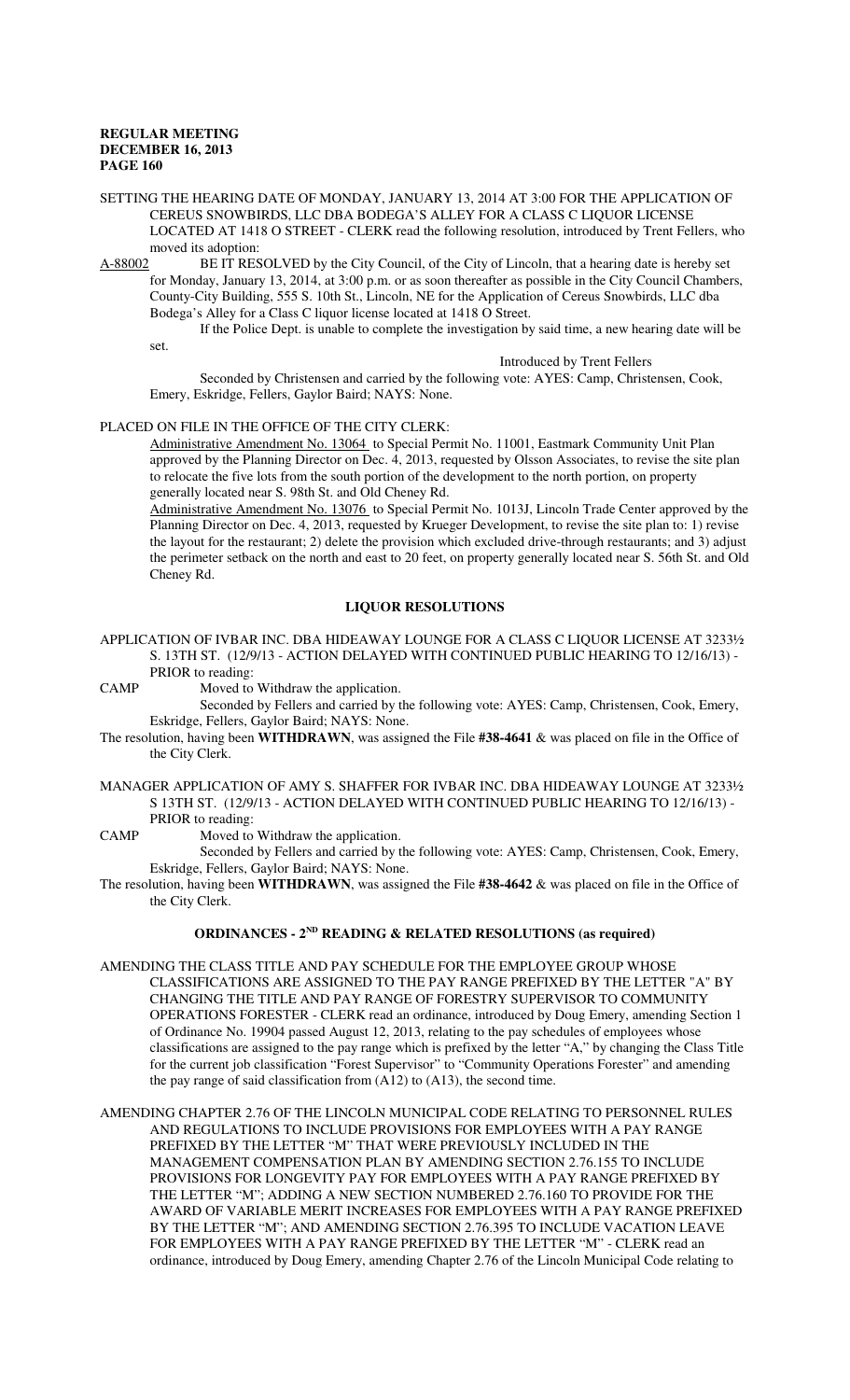Personnel Rules and Regulations to include provisions for employees with a pay range prefixed by the letter "M" that were previously included in the Management Compensation Plan by amending Section 2.76.155 to include provisions for longevity pay for employees with a pay range prefixed by the letter "M"; adding a new section numbered 2.76.160 to provide for the award of variable merit increases for employees with a pay range prefixed by the letter "M"; amending Section 2.76.395 to include vacation leave for employees with a pay range prefixed by the letter "M"; and repealing Sections 2.76.155 and 2.76.395 of the Lincoln Municipal Code as hitherto existing, the second time.

- AMENDING CHAPTER 2.78 OF THE LINCOLN MUNICIPAL CODE RELATING TO THE MANAGEMENT COMPENSATION PLAN BY AMENDING SECTION 2.78.010 TO REMOVE EMPLOYEES WITH A PAY RANGE PREFIXED BY THE LETTER "M" FROM THE MANAGEMENT COMPENSATION PLAN; BY AMENDING SECTION 2.78.020 TO REMOVE ANNUAL LEAVE PROVISIONS FOR EMPLOYEES WITH A PAY RANGE PREFIXED BY THE LETTER "M"; AMENDING SECTION 2.78.025 TO REMOVE PROVISIONS FOR MERIT INCREASES FOR EMPLOYEES WITH A PAY RANGE PREFIXED BY THE LETTER "M"; REPEALING SECTION 2.78.027, TO REMOVE LONGEVITY PAY PROVISIONS FOR EMPLOYEES WITH A PAY RANGE PREFIXED BY THE LETTER "M"; AND AMENDING SECTION 2.78.030 TO REMOVE SICK LEAVE PROVISIONS FOR EMPLOYEES WITH A PAY RANGE PREFIXED BY THE LETTER "M" - CLERK read an ordinance, introduced by Doug Emery, amending Chapter 2.78 of the Lincoln Municipal Code relating to the Management Compensation Plan by amending Section 2.78.010 to remove employees with a pay range prefixed by the letter "M" from the Management Compensation Plan; by amending Section 2.78.020 to remove annual leave provisions for employees with a pay range prefixed by the letter "M"; amending Section 2.78.025 to remove provisions for merit increases for employees with a pay range prefixed by the letter "M"; repealing Section 2.78.027, to remove longevity pay provisions for employees with a pay range prefixed by the letter "M"; amending Section 2.78.030 to remove sick leave provisions for employees with a pay range prefixed by the letter "M"; and repealing Sections 2.78.010, 2.78.020, 2.78.030, and 2.78.030 of the Lincoln Municipal Code as hitherto existing, the second time.
- APPROVING A REAL ESTATE SALES AGREEMENT BETWEEN THE CITY OF LINCOLN AND HABITAT FOR HUMANITY INC. FOR THE SALE OF CITY OWNED PROPERTY GENERALLY LOCATED AT 1427 N. 25TH ST. FOR AN AMOUNT OF \$20,000.00 - CLERK read an ordinance, introduced by Doug Emery, approving a Real Estate Sales Agreement between the City of Lincoln and Lincoln/Lancaster County Habitat for Humanity Inc. authorizing the sale of property generally located at 1427 North 25<sup>th</sup> Street, the second time.
- AUTHORIZING THE ISSUANCE OF TAX ALLOCATION BONDS WITH A TOTAL NOT TO EXCEED THE AMOUNT OF \$8,116,515 FOR THE CITY OF LINCOLN, BLOCK 68 REDEVELOPMENT PROJECT IN GREATER DOWNTOWN LINCOLN - CLERK read an ordinance, introduced by Doug Emery, authorizing and providing for the issuance of City of Lincoln, Nebraska tax allocation bonds, notes or other obligations, in one or more taxable or tax-exempt series, in an aggregate principal amount not to exceed \$8,511,000 for the purpose of (1) paying the costs of acquiring, purchasing, constructing, reconstructing, improving, extending, rehabilitating, installing, equipping, furnishing and completing certain improvements within the City's Block 68 Redevelopment Project area, including acquiring any real estate and/or interests in real estate in connection therewith, and (2) paying the costs of issuance thereof; prescribing the form and certain details of the bonds, notes or other obligations; pledging certain tax revenue and other revenue to the payment of the principal of and interest on the bonds, notes or other obligations as the same become due; limiting payment of the bonds, notes or other obligations to such tax revenues; creating and establishing funds and accounts; delegating, authorizing and directing the Finance Director to exercise his independent discretion and judgment in determining and finalizing certain terms and provisions of the bonds, notes or other obligations not specified herein; taking other actions and making other covenants and agreements in connection with the foregoing; and related matters, the second time.
- CHANGE OF ZONE 13025 APPLICATION OF ADVANCED CHIROPRACTIC SOLUTIONS FOR A CHANGE OF ZONE FROM R-2 RESIDENTIAL DISTRICT TO R-T RESIDENTIAL TRANSITION DISTRICT, ON PROPERTY GENERALLY LOCATED AT THE NORTHEAST CORNER OF S. 10TH ST. AND HIGH ST. (RELATED ITEMS: 13-163, 13R-290) - CLERK read an ordinance, introduced by Doug Emery, amending the Lincoln Zoning District Maps adopted by reference and made a part of Title 27 of the Lincoln Municipal Code, pursuant to Section 27.05.020 of the Lincoln Municipal Code, by changing the boundaries of the districts established and shown thereon, the second time.
- USE PERMIT 13010 APPLICATION OF ADVANCED CHIROPRACTIC SOLUTIONS TO DEVELOP APPROXIMATELY 4,700 SQ. FT. OF OFFICE/MEDICAL SPACE, WITH A REQUEST TO WAIVE THE REQUIRED FRONT YARD SETBACKS ON PROPERTY GENERALLY LOCATED AT THE NORTHEAST CORNER OF S. 10TH ST. AND HIGH ST. (RELATED ITEMS: 13-163, 13R-290) (ACTION DATE: 1/6/13).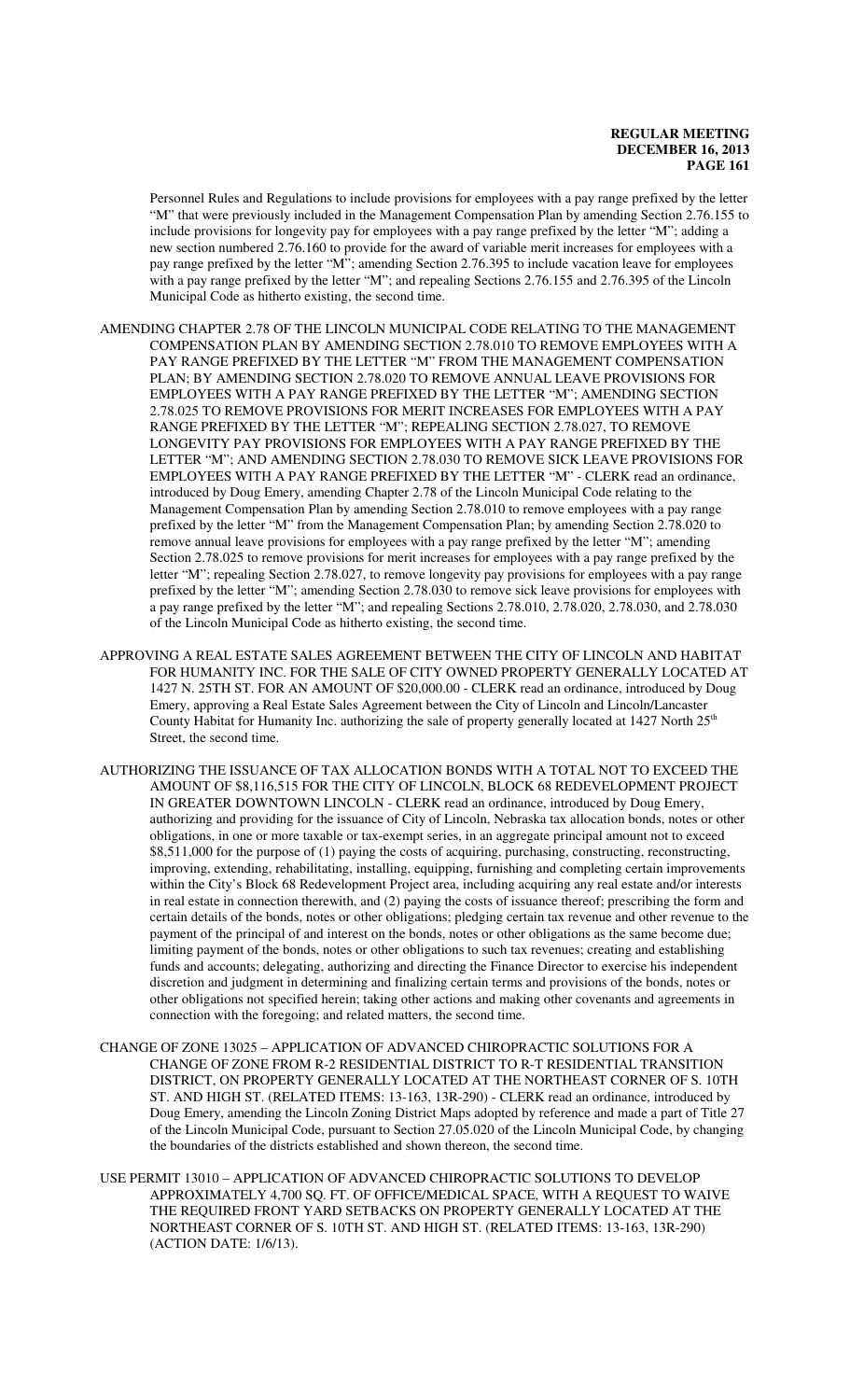APPROVING A REAL ESTATE SALES AGREEMENT BETWEEN THE CITY OF LINCOLN AND TWO VISTA, LLC FOR THE SALE OF APPROXIMATELY 1.32 ACRES OF CITY OWNED PROPERTY GENERALLY LOCATED AT S. 67TH ST. AND PIONEERS BOULEVARD FOR AN AMOUNT OF \$387,275.00 - CLERK read an ordinance, introduced by Doug Emery, approving a Real Estate Sales Agreement between the City of Lincoln and Two Vista, LLC authorizing the sale of surplus property generally located at South  $67<sup>th</sup>$  Street and Pioneers Boulevard, the second time.

#### **PUBLIC HEARING - RESOLUTIONS**

APPROVING A CONTRACT AGREEMENT BETWEEN THE CITY OF LINCOLN, LANCASTER COUNTY AND THE LINCOLN-LANCASTER COUNTY PUBLIC BUILDING COMMISSION AND A TO Z PRINTING AND CORNERSTONE PRINTING & IMAGING FOR THE ANNUAL REQUIREMENTS FOR OFFSET PRINTING AND RELATED SERVICES, PURSUANT TO BID NO. 13-301, FOR A THREE YEAR TERM WITH THE OPTION TO RENEW FOR TWO ADDITIONAL ONE YEAR TERMS - CLERK read the following resolution, introduced by Doug Emery, who moved its adoption:<br>A-88003 BE IT RESOLVED by the City Council of the City of Lincoln. Nebraska: BE IT RESOLVED by the City Council of the City of Lincoln, Nebraska:

That the attached Contract Agreements between the City of Lincoln, Lancaster County and the Lincoln-Lancaster County Public Building Commission and A to Z Printing and Cornerstone Printing & Imaging for the annual requirements for Offset Printing and Related Services, pursuant to Bid No. 13-301, for a three-year term with the option to renew for two additional one-year terms, upon the terms and conditions as set forth in said Contract Agreements, are hereby approved and the Mayor is authorized to execute the same and any associated amendments or renewals on behalf of the City of Lincoln. Introduced by Doug Emery

Seconded by Camp and carried by the following vote: AYES: Camp, Christensen, Cook, Emery, Eskridge, Fellers, Gaylor Baird; NAYS: None.

APPROVING AN AGREEMENT BETWEEN THE CITY OF LINCOLN, LANCASTER COUNTY, THE LINCOLN-LANCASTER COUNTY PUBLIC BUILDING COMMISSION AND WASTE CONNECTIONS OF NEBRASKA, INC. FOR WASTE HAULING SERVICES, PURSUANT TO BID NO. 13-304, FOR A FOUR-YEAR TERM WITH THE OPTION TO RENEW FOR ONE ADDITIONAL FOUR YEAR TERM - CLERK read the following resolution, introduced by Doug Emery, who moved for its adoption:

A-88004 BE IT RESOLVED by the City Council of the City of Lincoln, Nebraska:

That the attached Agreement for Waste Collection Services between the City of Lincoln, Lancaster County, the Lincoln-Lancaster County Public Building Commission, and Waste Connections of Nebraska, Inc., for services for various departments, pursuant to Bid No. 13-304, for a four-year term with the option to renew for one additional four-year term, upon the terms as set forth in said Agreement, is hereby approved and the Mayor is authorized to execute the same on behalf of the City of Lincoln.

Introduced by Doug Emery

Seconded by Fellers and carried by the following vote: AYES: Camp, Christensen, Cook, Emery, Eskridge, Fellers, Gaylor Baird; NAYS: None.

APPROVING THE "SAFE ROUTES TO SCHOOL" PROGRAM FOR FEDERAL FUNDING THROUGH THE NEBRASKA DEPARTMENT OF ROADS FOR SIDEWALK REPAIRS WITHIN A TWO MILE RADIUS OF SCHOOLS TO IMPROVE WALKING AND BIKING OPTIONS TO SCHOOLS IN THE AREA - CLERK read the following resolution, introduced by Doug Emery, who moved its adoption:<br>A-88005 WHEREAS, the City of Lincoln proposed to apply for assistance from the Safe Routes to Sc

WHEREAS, the City of Lincoln proposed to apply for assistance from the Safe Routes to School Program for federal funding through the Nebraska Department of Roads for the purpose of sidewalk repairs within a two mile radius of schools to improve walking and biking options to schools in the area; and WHEREAS, the City of Lincoln has available the funds to finance the activity until reimbursed by

the Safe Routes to School Program and the financial capability to operate, maintain, and manage the completed project in a safe and attractive manner for public use; and WHEREAS, the proposed application and supporting documents were made available for public

review at a properly announced meeting of the City of Lincoln.

NOW, THEREFORE, BE IT RESOLVED by the City Council of the City of Lincoln, Nebraska: That the application of the City of Lincoln for assistance from the Safe Routes to School Program for the purpose of the sidewalk repairs within a two mile radius of schools identified by the "Eliminating the Trips so they have a Safe Trip" program, is hereby authorized and approved.

Introduced by Doug Emery

Seconded by Fellers and carried by the following vote: AYES: Camp, Christensen, Cook, Emery, Eskridge, Fellers, Gaylor Baird; NAYS: None.

RE-ADOPTING THE WATER SYSTEM IMPACT FEE SCHEDULE, WATER DISTRIBUTION IMPACT FEE SCHEDULE, WASTEWATER IMPACT FEE SCHEDULE, ARTERIAL ST. IMPACT FEE SCHEDULE, AND NEIGHBORHOOD PARK AND TRAIL IMPACT FEE SCHEDULE WITHOUT ANY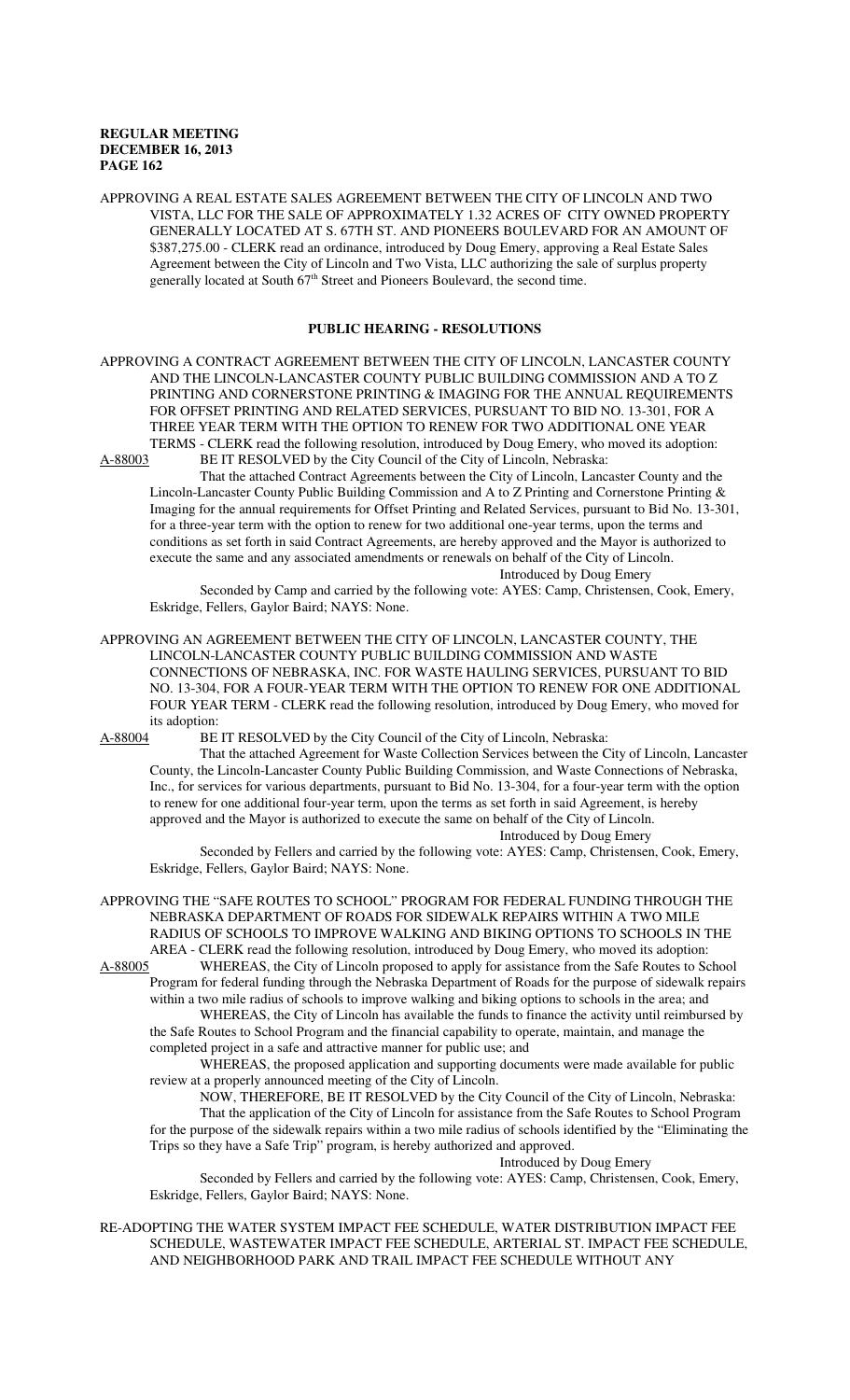ADJUSTMENT FOR INFLATION UNTIL JULY 1, 2014 - CLERK read the following resolution, introduced by Doug Emery, who moved its adoption:<br>A-88006 WHEREAS, Lincoln Municipal Code Section

WHEREAS, Lincoln Municipal Code Section 27.82.050 provides for the City Council to establish the amount of each required impact fee through the adoption of impact fee schedules; and

WHEREAS, the City Council has considered the Lincoln Impact Fee Study prepared by Duncan & Associates dated October, 2002; and

WHEREAS, on January 13, 2003 the City Council adopted Resolution No. A-81905 adopting the Water System Impact Fee Schedule, Water Distribution Impact Fee Schedule, Wastewater Impact Fee Schedule, Arterial Street Impact Fee Schedule, and Neighborhood Park and Trail Impact Fee Schedule, establishing such impact fees for calendar years 2003, 2004, 2005, 2006, and 2007 as set forth is Attachments A, B, C, D, and E to Resolution No. A-81905; and

WHEREAS, pursuant to subsection (k) of Lincoln Municipal Code 27.82.110, beginning on January 1, 2005 and on January 1 of each following year unless and until the impact fee schedules are otherwise revised or replaced by the City Council, each amount set forth in each schedule shall be adjusted to reflect the effects of inflation on those costs as set forth in the Impact Fee Study; and

WHEREAS, on November 17, 2008, the City Council adopted Resolution No. A-85142 adopting the Water System Impact Fee Schedule, Water Distribution Impact Fee Schedule, Wastewater Impact Fee Schedule, Arterial Street Impact Fee Schedule, and Neighborhood Park and Trail Impact Fee Schedule beginning January 1, 2007, for calendar year 2009 without any adjustment for inflation; and

WHEREAS, pursuant to Resolution No. A-85142 beginning on January 1, 2010 and on January 1 of each following year, unless and until the impact fee schedules are otherwise revised or replaced by the City Council, each amount set forth in each schedule shall be adjusted to reflect the effects of inflation on those costs set forth in the Impact Fee Study; and

WHEREAS, on January 4, 2010 the City Council adopted Resolution No. A-85643 adopting the Water System Impact Fee Schedule, Water Distribution Impact Fee Schedule, Wastewater Impact Fee Schedule, Arterial Street Impact Fee Schedule, and Neighborhood Park and Trail Impact Fee Schedule beginning January 1, 2007 for calendar year 2010 without any adjustment for inflation; and

WHEREAS, on January 10, 2011 the City Council adopted Resolution No. A-86207 adopting the Water System Impact Fee Schedule, Water Distribution Impact Fee Schedule, Wastewater Impact Fee Schedule, Arterial Street Impact Fee Schedule, and Neighborhood Park and Trail Impact Fee Schedule beginning January 1, 2007 for calendar year 2011 without any adjustment for inflation; and

WHEREAS, on November 14, 2011 the City Council adopted Resolution No. A-86598 adopting the Water System Impact Fee Schedule, Water Distribution Impact Fee Schedule, Wastewater Impact Fee Schedule, Arterial Street Impact Fee Schedule, and Neighborhood Park and Trail Impact Fee Schedule beginning January 1, 2007 for calendar year 2012 without any adjustment for inflation; and

WHEREAS, on October 22, 2012 the City Council adopted Resolution No. A-87064 adopting the Water System Impact Fee Schedule, Water Distribution Impact Fee Schedule, Wastewater Impact Fee Schedule, Arterial Street Impact Fee Schedule, and Neighborhood Park and Trail Impact Fee Schedule beginning January 1, 2007 for calendar year 2013 without any adjustment for inflation; and

WHEREAS, the City Council has determined that the Water System Impact Fee Schedule, Water Distribution Impact Fee Schedule, Wastewater Impact Fee Schedule, Arterial Street Impact Fee Schedule, and Neighborhood Park and Trail Impact Fee Schedule beginning January 1, 2007 should be re-adopted until July 1, 2014 without any adjustment for inflation.

NOW, THEREFORE, BE IT RESOLVED by the City Council of the City of Lincoln, Nebraska: That the Water System Impact Fee Schedule, Water Distribution Impact Fee Schedule, Wastewater Impact Fee Schedule, Arterial Street Impact Fee Schedule, and Neighborhood Park and Trail Impact Fee Schedule beginning January 1, 2007 (Attachments A, B, C, D, and E respectively) established by Resolution No. A-81905 are hereby re-adopted until July 1, 2014.

BE IT FURTHER RESOLVED that on July 1, 2014 and on January 1 of 2015, and each following year, unless and until said re-adopted impact fee schedules beginning January 1, 2007 are otherwise revised or replaced, each amount set forth in each schedule shall be adjusted to reflect the effects of inflation on those costs as set forth in the Impact Fee Study.

Introduced by Doug Emery

Seconded by Camp and carried by the following vote: AYES: Camp, Christensen, Eskridge, Fellers; NAYS: Cook, Emery, Gaylor Baird.

#### AMENDING THE FIRST YEAR (2013-2014) OF THE SIX YEAR CIP TO ADD THE BLOCK 68 REDEVELOPMENT PROJECT GENERALLY LOCATED BETWEEN 10TH, 11TH, M, AND N STS. AND APPROVING THE APPROPRIATION OF \$8,116,515 IN TIF FUNDS FOR THE PROJECT. (RELATED ITEMS: 13R-286, 13R-287) - CLERK read the following resolution, introduced by Doug Emery, who moved its adoption:

A-88007 WHEREAS, Resolution No. A-86975, adopted by the City Council of Lincoln, Nebraska on August 20, 2012, adopted the fiscal year 2012-2013 annual budget for the City of Lincoln and further

adopted the Capital Improvement Program attached to Resolution No. A-86975 as Schedule No. 5; and WHEREAS, Resolution No. A-86975 appropriated all money received or to be received from the

County of Lancaster, the State of Nebraska, or the United States, as well as from any grants, donations, or contributions received for public purposes and the interest thereon notwithstanding any sum limitation set forth in the annual budget; and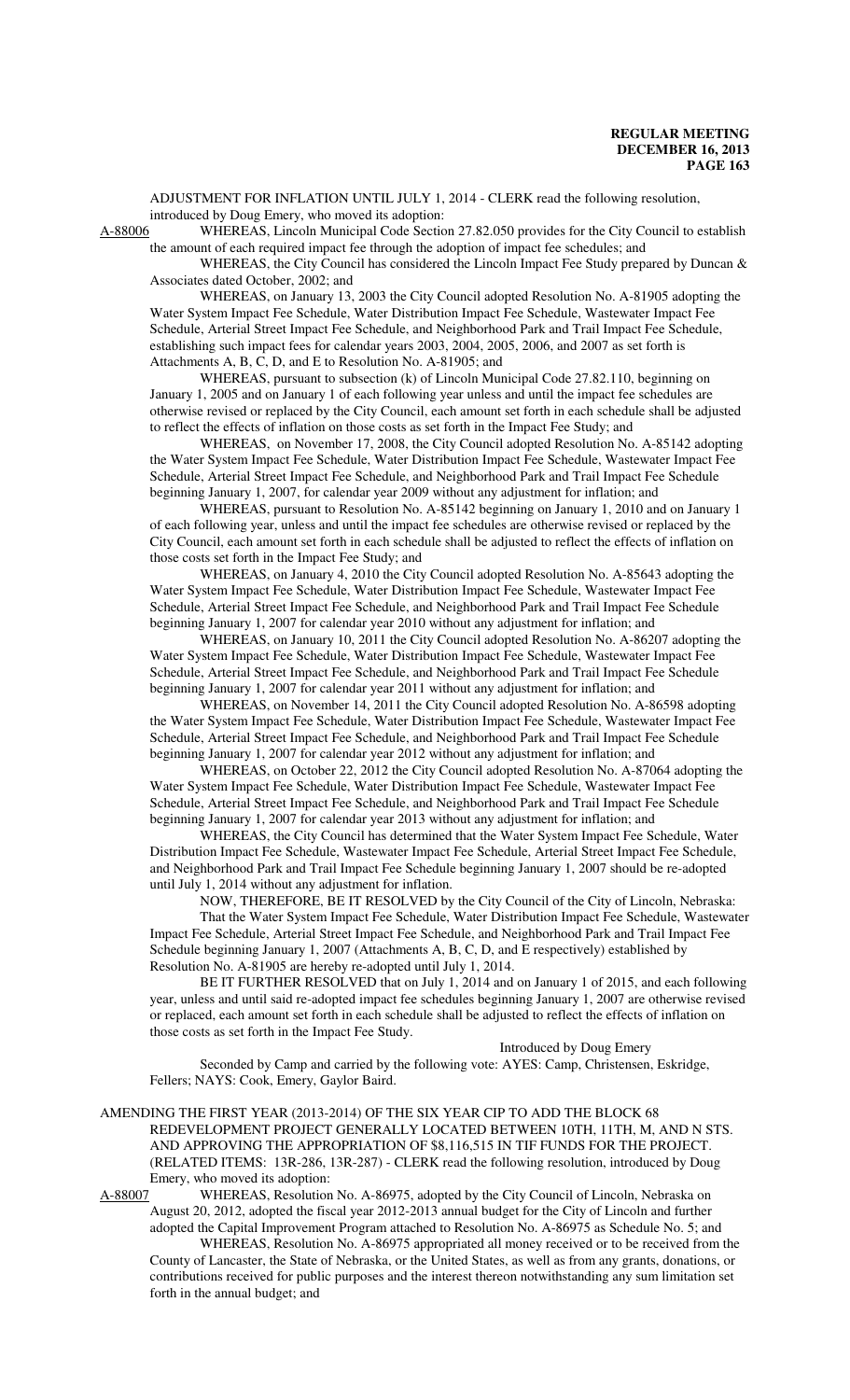WHEREAS, a resolution was adopted by the City Council for the City of Lincoln, approving the Block 68 Redevelopment Project as an approved project, Project S in the Lincoln Center Redevelopment Plan; and

WHEREAS, a capital improvement project for the Block 68 Redevelopment Project was not included within Schedule No. 5 of the Annual Budget as a capital improvement project to be funded in fiscal year 2012-2013; and

WHEREAS, the City desires to amend the first year (2012-2013) of the Fiscal Year 2012/2013 – 2017/2018 Six Year Capital Improvement Program (CIP) to establish a project for the Block 68 Redevelopment Project, and establish appropriations for that project; and

WHEREAS, Article IX-B Section 7 of the Lincoln City Charter states that, "The [city] council shall not appropriate any money in any budget for any capital improvements project unless and until the conformity or non-conformity of the project has been reported on by the Planning Department by special report or in connection with the Capital Improvements Programming process." The Charter definition of "Planning Department" includes the Planning Commission; and

WHEREAS, the Lincoln City-Lancaster County Planning Commission has reviewed the Block 68 Redevelopment Project as a capital improvement project for conformity or nonconformity with the Comprehensive Plan as part of its review of an amendment to the Lincoln Center Redevelopment Plan to establish the Block 68 Redevelopment Project as a project in said Plan; and

WHEREAS, the Planning Commission found the proposed Redevelopment Project to be in conformity with the Comprehensive Plan.

NOW, THEREFORE, BE IT RESOLVED by the City Council of the City of Lincoln, Nebraska:

That the implementation of the Block 68 Redevelopment Project for a new student housing complex, retail space and parking garage and associated site improvements, streetscape, right-of-way improvements, utility relocation, facade enhancements, energy enhancements, and other TIF eligible improvement and/or enhancements within the Project Area, is hereby established as a capital improvement project within the Capital Improvement Program.

BE IT FURTHER RESOLVED that the Capital Improvement Program on Schedule 5 of Resolution No. A-86975 be amended by adding the Block 68 Redevelopment Project to the Urban Development Department's list of capital improvement projects on Schedule 5.

BE IT FURTHER RESOLVED that the City Council hereby appropriates and directs the Finance Director to make the necessary adjustments to the annual budget to designate \$8,116,515.00 from Tax Increment Financing for this Block 68 Redevelopment Project.

Introduced by Doug Emery Seconded by Fellers and carried by the following vote: AYES: Camp, Christensen, Cook, Emery, Eskridge, Fellers, Gaylor Baird; NAYS: None.

APPROVING THE BLOCK 68 REDEVELOPMENT PROJECT REDEVELOPMENT AGREEMENT BETWEEN CA/ARGENT BLOCK 68 LINCOLN, LLC AND THE CITY OF LINCOLN RELATING TO THE REDEVELOPMENT OF PROPERTY GENERALLY LOCATED ON THE BLOCK BOUNDED BY 10TH, 11TH, M AND N STS. (RELATED ITEMS: 13R-286, 13R-287) - CLERK read the following resolution, introduced by Doug Emery, who moved its adoption:

A-88008 BE IT RESOLVED by the City Council of the City of Lincoln, Nebraska:

That the attached City of Lincoln Redevelopment Agreement for Block 68, between the City of Lincoln, Nebraska and CA/Argent Block 68 Lincoln, LLC, relating to the redevelopment of property generally bounded by 10th, 11th, M, and N Streets, upon the terms and conditions set forth in said Redevelopment Agreement, which is attached hereto marked as Attachment "A", is hereby approved and the Mayor is authorized to execute the same on behalf of the City of Lincoln.

The City Clerk is directed to transmit one fully executed original of said Agreement to Rick Peo, Assistant City Attorney, for transmittal to the parties.

# Introduced by Doug Emery

Seconded by Fellers and carried by the following vote: AYES: Camp, Christensen, Cook, Emery, Eskridge, Fellers, Gaylor Baird; NAYS: None.

#### ACCEPTING THE REPORT OF NEW AND PENDING CLAIMS AGAINST THE CITY AND APPROVING DISPOSITION OF CLAIMS SET FORTH FOR THE PERIOD OF NOVEMBER 16 - 30, 2013 - CLERK

read the following resolution, introduced by Doug Emery, who moved its adoption: A-88009 BE IT RESOLVED by the City Council of the City of Lincoln, Nebraska:

That the claims listed in the attached report, marked as Exhibit "A", dated December 2, 2013, of various new and pending tort claims filed against the City of Lincoln with the Office of the City Attorney or the Office of the City Clerk, as well as claims which have been disposed of, are hereby received as required by Neb. Rev. Stat. § 13-905 (Reissue 1997). The dispositions of claims by the Office of the City Attorney, as shown by the attached report, are hereby approved: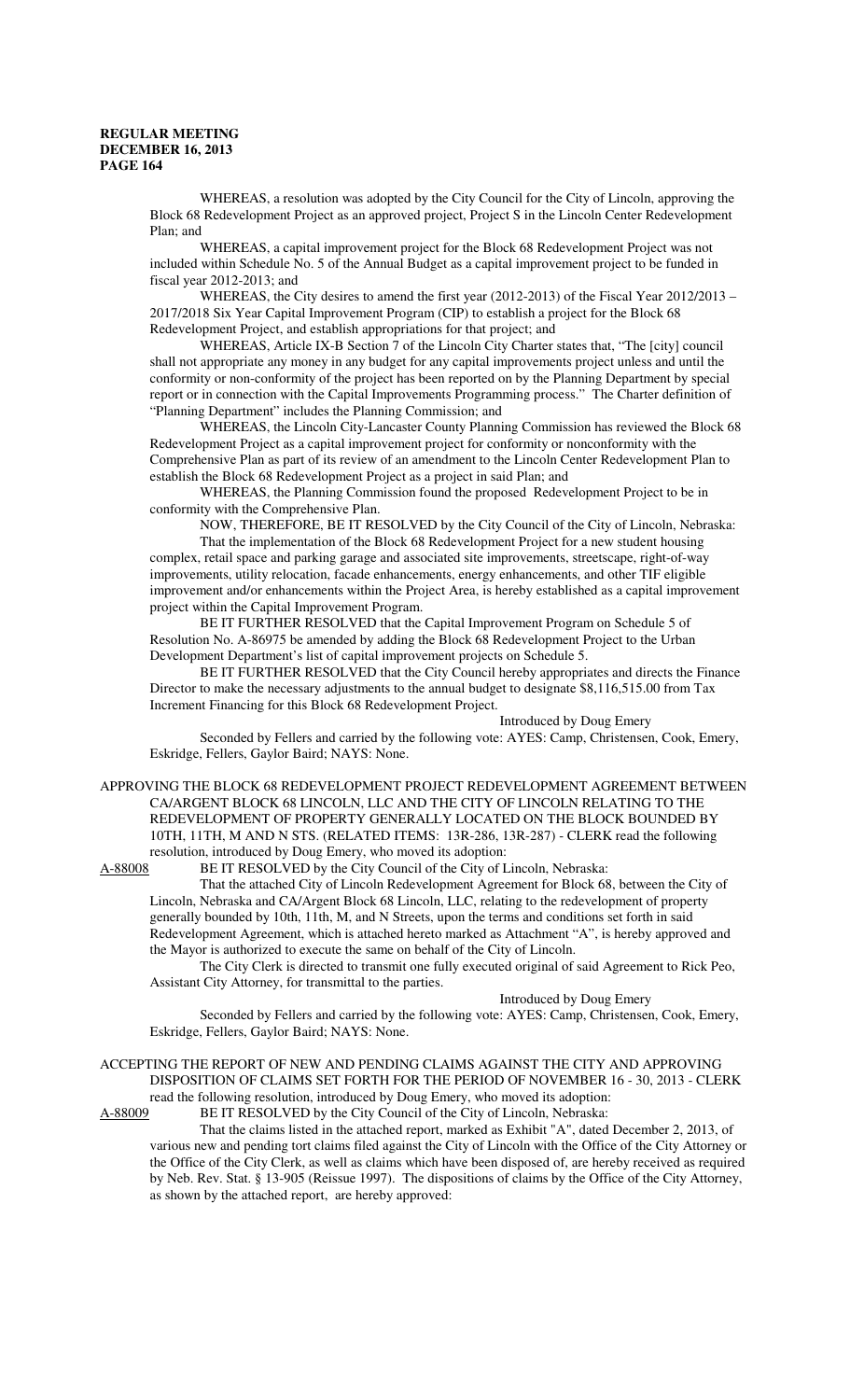| <b>DENIED CLAIMS</b>                         |         | ALLOWED/SETTLED CLAIMS |            |
|----------------------------------------------|---------|------------------------|------------|
| Jennifer Tomka o/b/o Samuel Tomka \$4,329.28 |         | Connie Chamberlain     | \$1.017.97 |
| Maurice Moore                                | $NAS^*$ | Emily Schneider        | 3.335.94   |

| <b>DENIED CLAIMS</b>                         |         |                    | ALLOWED/SETTLED CLAIMS |  |
|----------------------------------------------|---------|--------------------|------------------------|--|
| Jennifer Tomka o/b/o Samuel Tomka \$4.329.28 |         | Connie Chamberlain | \$1,017.97             |  |
| Maurice Moore                                | $NAS^*$ | Emily Schneider    | 3.335.94               |  |

\* No Amount Specified LITIGATION SETTLEMENTS

Gordon Kyhn \$ 46,000.00<br>Gale & Bernice Sup 1 000 00 Gale & Bernice Sup The Hitchin' Post of Lincoln Inc. 149,000.00

The City Attorney is hereby directed to mail to the various claimants listed herein a copy of this resolution which shows the final disposition of their claim.

Introduced by Doug Emery

Seconded by Fellers and carried by the following vote: AYES: Christensen, Cook, Emery, Eskridge, Fellers, Gaylor Baird; NAYS: Camp.

APPROVING AMENDMENTS TO THE MASTER PLAN FOR WOODS PARK FOR RENOVATION OF THE WOODS PARK TENNIS CENTER - CLERK read the following resolution, introduced by Doug Emery, who moved its adoption:

A-88010 WHEREAS, an updated Master Plan for Woods Park has been developed through a community involvement process, and the same has been submitted to the Park and Recreation Advisory Board for its recommendation; and

WHEREAS, the Park and Recreation Advisory Board, after review of said plan and after a public hearing held on September 9, 2013, has recommended adoption of said updated Master Plan for Woods Park; and

WHEREAS, this recommendation is presented to City Council for final approval.

NOW, THEREFORE, BE IT RESOLVED by the City Council of the City of Lincoln, Nebraska: That the "Woods Park Master Plan" dated February, 2005 and Revised September, 2013, a copy of which is attached hereto marked as Attachment "A" and made a part hereof by reference, is hereby approved and adopted as the development plan to be followed in further developing the park known as Woods Park and the facilities located thereon and therein.

#### Introduced by Doug Emery

Seconded by Fellers and carried by the following vote: AYES: Camp, Christensen, Cook, Emery, Eskridge, Fellers, Gaylor Baird; NAYS: None.

#### AUTHORIZING THE ACQUISITION OF FEE TITLE TO A PORTION OF REAL PROPERTY GENERALLY LOCATED AT 1045 S. FOLSOM ST. FOR THE EXTENSION OF W. E ST. BY CONDEMNATION IF NECESSARY - CLERK read the following resolution, introduced by Doug Emery, who moved its adoption:

A-88011 A resolution authorizing the acquisition of fee title to a portion of real property generally located at 1045 South Folsom Street and legally described as Lot 62, I.T. except the east 33 feet of street right-of-way located in the Southwest Quarter of Section 27, Township 10 North, Range 6 East of the 6th P.M., Lincoln, Lancaster County, Nebraska ("Lot 62"), needed to extend West E Street from South Folsom Street west across Lot 62 as part of the extension of West E Street from South Folsom Street west to its existing point of termination on the west property line of property generally located at 720 West C Street and legally described as Lot 72, I.T. located in the Southwest Quarter of Section 27, Township 10 North, Range 6 East of the 6th P.M., Lincoln, Lancaster County, Nebraska ("Lot 72").

#### RECITALS I.

Park Ridge Apartments Too, LLC ("Park Ridge") is the owner of Lot 72. Park Ridge desires to develop Lot 72 with multi-family housing and in order to provide reasonable access to the multi-family housing, Park Ridge has requested permission to extend West E Street from South Folsom Street west across Lot 62 to its existing point of termination on the west property line of Lot 72 as shown on Attachments "A" and "B" through the City's executive order construction process ("West E Street Extension").

#### II.

In order to construct the West E Street Extension, it is necessary to acquire fee title to a portion of Lot 62.

III.

Park Ridge has reached an agreement with Rosemary A. Felton, the owner of Lot 62 to acquire the needed right-of-way but both parties have encountered an obstacle in completing the purchase as Ms. Felton has been unable to obtain a partial release of security from Wells Fargo Bank which has been granted Deeds of Trust to Lot 62 to secure loans made by Wells Fargo Bank to Ms. Felton.

IV.

In order to move forward with this multi-family housing project, Park Ridge requests the City to exercise its statutory authority to acquire the necessary right-of-way for West E Street extension by condemnation if necessary.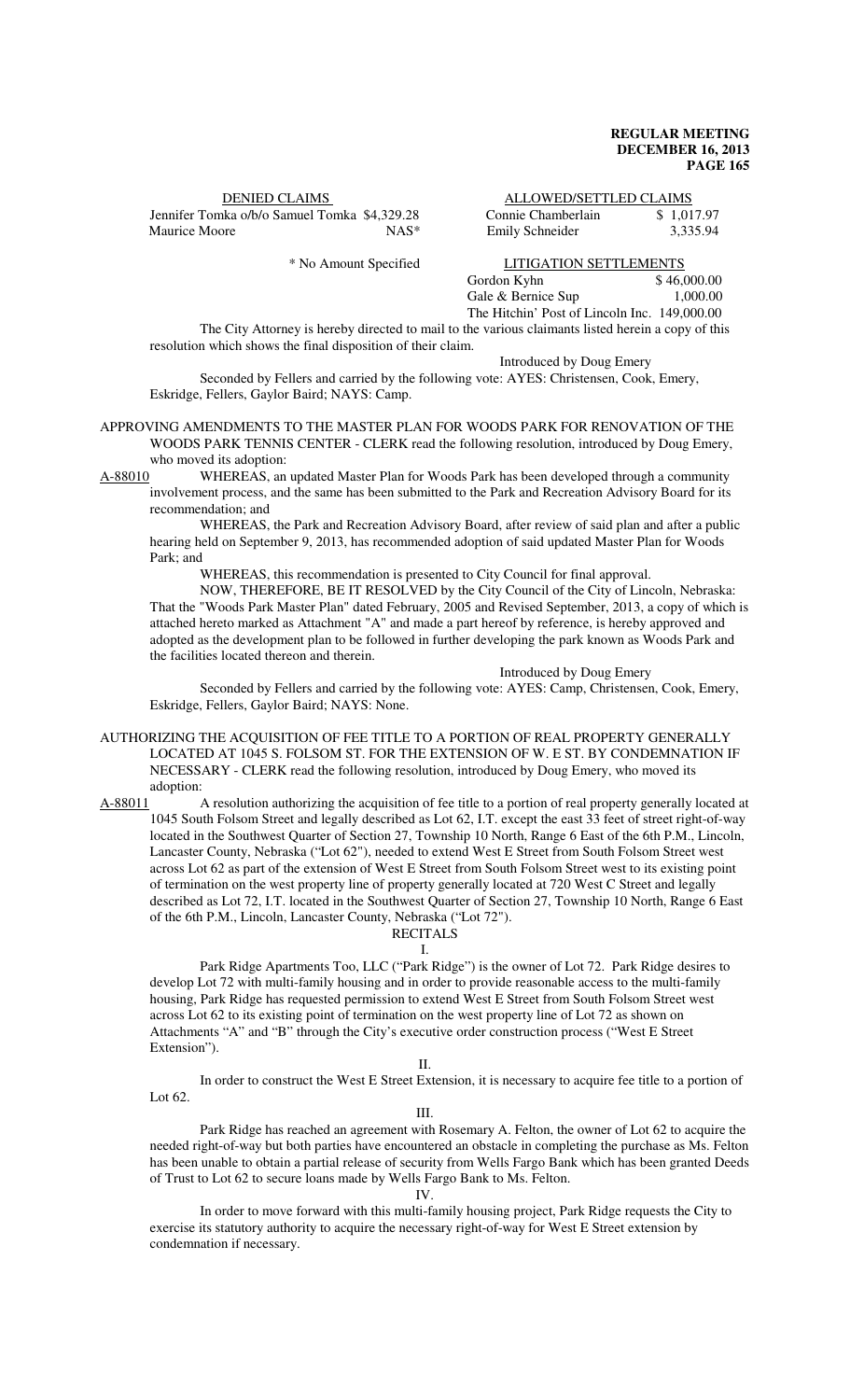Park Ridge has entered into an agreement with the City to reimburse the City for its cost to acquire the necessary right-of-way for the West E Street Extension including any court costs, expert witness fees and City staff time.

VI.

Acquisition of such fee title by condemnation if necessary, must be authorized by the City Council. NOW, THEREFORE, BE IT RESOLVED by the City Council of the City of Lincoln, Nebraska:

That the City's Housing Rehabilitation and Real Estate Division of the Urban Development Department is hereby authorized and directed to prepare appraisals, provide appropriate notifications, and commence good faith negotiations with the owner and lienholders of Lot 62 for the purpose of acquiring fee title to that portion of Lot 62 as described in Attachment "C" attached hereto. The legal description of said acquisition may be adjusted by the City Engineer, if appropriate, to accommodate the final construction plans for the West E Street Extension.

BE IT FURTHER RESOLVED that in the event negotiations to acquire said interest in real property are unsuccessful, then pursuant to § 14.08.010 of the Lincoln Municipal Code, the City Attorney is hereby authorized and directed, in the name of and on behalf of the City, to institute proceedings for the condemnation of said interest in real property in the manner provided by the statutes of the State of Nebraska relating to the exercise of the power of eminent domain.

Introduced by Doug Emery

Seconded by Fellers and carried by the following vote: AYES: Camp, Christensen, Cook, Emery, Eskridge, Fellers, Gaylor Baird; NAYS: None.

ASSESSING THE COSTS INCURRED FOR CUTTING, CLEARING AND REMOVING WEEDS AGAINST THE VARIOUS BENEFITTED PROPERTIES FOR THE PERIOD OF JANUARY 1, 2013 THROUGH DECEMBER 31, 2013 - CLERK read the following resolution, introduced by Doug Emery, who moved its adoption:<br>A-88012 I

BE IT RESOLVED by the City Council of the City of Lincoln, Nebraska:

That the costs for cutting, clearing, and removing weeds and other worthless vegetation as shown on the attached Weed Assessment Tax Report for January 1, 2013 through December 31, 2013 be and the same are hereby assessed against the properties set opposite each amount, as shown on Attachment A. Introduced by Doug Emery

Seconded by Fellers and carried by the following vote: AYES: Camp, Christensen, Cook, Emery, Eskridge, Fellers, Gaylor Baird; NAYS: None.

#### **ORDINANCES - 3RD READING & RELATED RESOLUTIONS (as required)**

AMENDING CHAPTER 12.08 OF THE LINCOLN MUNICIPAL CODE RELATING TO PARKS, GENERAL RULES AND REGULATIONS BY AMENDING SECTION 12.08.160 TO PROVIDE THAT THE DIRECTOR'S AUTHORIZATION FOR ADVERTISING IN PARKS BE IN WRITING; AMENDING SECTION 12.08.200, 12.08.250, 12.08.260, AND 12.08.270 TO PROVIDE THAT THE PROVISIONS OF SAID SECTIONS SHALL APPLY TO ANY PARK OR PARK FACILITY; AMENDING SECTION 12.08.300 TO SET FORTH CONDITIONS RELATING TO SPECIAL USE PERMITS FOR THE USE OF ANY PARK OR PARK FACILITY; AMENDING SECTION 12.08.310 TO SET FORTH CONDITIONS RELATING TO A LICENSE FOR LONG-TERM OR MULTIPLE USE OF PARKS OR PARK FACILITIES; AND AMENDING SECTION 12.08.320 TO SET FORTH CONDITIONS FOR A PERMIT TO CONDUCT BUSINESS ON PARK PROPERTY - CLERK read an ordinance, introduced by Jonathan Cook, amending Chapter 12.08 of the Lincoln Municipal Code relating to General Rules and Regulations for parks by amending Section 12.08.160 to provide that the Director's authorization for advertising in parks be in writing; amending Section 12.08.200, 12.08.250 and 12.08.260 to provide that the provisions of said sections shall apply to any park or park facility; amending Section 12.08.270 to provide that alcohol may be permitted for fundraising activities sponsored by nonprofit organizations to benefit any city department; amending Section 12.08.300 to set forth conditions relating to special use permits for the use of any park or park facility; amending Section 12.08.310 to set forth conditions relating to a license for long-term or multiple use of parks or park facilities; amending Section 12.08.320 to set forth conditions for a permit to conduct business on park property; and repealing Sections 12.08.160, 12.08.200, 12.08.250, 12.08.260, 12.08.270, 12.08.300, 12.08.310, and 12.08.320 of the Lincoln municipal Code as hitherto existing, the third time.

COOK Moved to pass ordinance as read.

Seconded by Christensen and carried by the following vote: AYES: Camp, Christensen, Cook, Emery, Eskridge, Fellers, Gaylor Baird; NAYS: None.

The ordinance, being numbered **#19959**, is recorded in Ordinance Book #28, Page .

REPEALING LINCOLN MUNICIPAL CODE CHAPTER 5.14 RELATING TO BOWLING CENTERS; CHAPTER 5.22 RELATING TO FIRE SALES AND GOING-OUT-OF-BUSINESS SALES; CHAPTER 5.30 RELATING TO MINIATURE GOLF; CHAPTER 5.32 RELATING TO CARNIVALS; CHAPTER 5.46 RELATING TO SKATING RINKS; AND CHAPTER 5.52 RELATING TO TEENAGE CLUBS, AS THESE CHAPTERS ARE OBSOLETE OR RARELY USED - CLERK read an ordinance, introduced by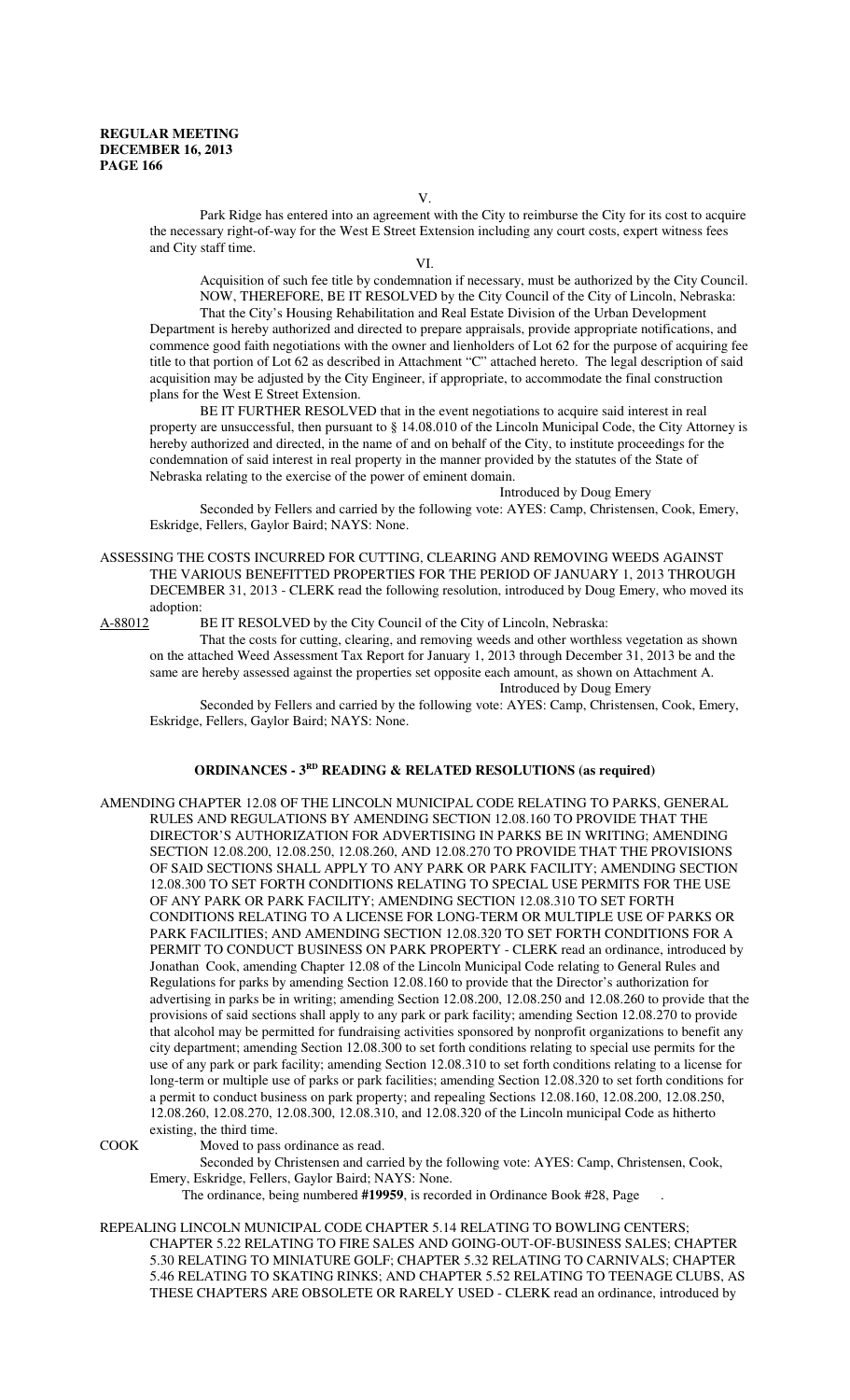Jonathan Cook, repealing Lincoln Municipal Code Chapter 5.14 relating to Bowling Centers; Chapter 5.22 relating to Fire Sales and Going-out-of-business Sales; Chapter 5.30 relating to Miniature Golf; Chapter 5.32 relating to Carnivals; Chapter 5.46 relating to Skating Rinks; and Chapter 5.52 relating to Teenage Clubs as these chapters are obsolete or rarely used, for the third time.

COOK Moved to pass ordinance as read.

Seconded by Christensen and carried by the following vote: AYES: Camp, Christensen, Cook, Emery, Eskridge, Fellers, Gaylor Baird; NAYS: None.

This ordinance, being numbered **#19960**, is recorded in Ordinance Book #28, Page .

#### AMENDING TITLE 5 OF THE LINCOLN MUNICIPAL CODE TO ESTABLISH THE

TELECOMMUNICATION/CABLE TELEVISION ADVISORY BOARD BY AMENDING SECTION 5.15.500 TO REPLACE REFERENCES TO THE CABLE ADVISORY BOARD WITH TELECOMMUNICATION/CABLE TELEVISION ADVISORY BOARD; REPEALING SECTION 5.15.510, CABLE ADVISORY BOARD; AND ADDING A NEW SECTION NUMBERED 5.17.575 TO ESTABLISH THE TELECOMMUNICATION/CABLE TELEVISION ADVISORY BOARD AND TO PROVIDE FOR THE BOARD'S POWERS AND FUNCTIONS - CLERK read an ordinance, introduced by Jonathan Cook, amending Title 5 of the Lincoln Municipal Code to establish the Telecommunications/Cable Television Advisory Board by amending Section 5.15.500 to replace references to the Cable Advisory Board with Telecommunication/Cable Television Advisory Board; repealing Section 5.15.510, Cable Advisory Board; and adding a new section numbered 5.17.575 to establish the Telecommunication/Cable Television Advisory Board and to provide for the Board's powers and functions; and repealing Section 5.15.500 of the Lincoln Municipal Code as hitherto existing, for the third time. COOK Moved to pass ordinance as read.

Seconded by Christensen and carried by the following vote: AYES: Camp, Christensen, Cook, Emery, Eskridge, Fellers, Gaylor Baird; NAYS: None.

This ordinance, being numbered **#19961**, is recorded in Ordinance Book #28, Page .

AMENDING CHAPTER 19.03 OF THE LINCOLN MUNICIPAL CODE RELATING TO THE FIRE CODE, CHAPTER 20.04 RELATING TO THE DANGEROUS BUILDING CODE, CHAPTER 24.05 RELATING TO THE GAS PIPING CODE, AND CHAPTER 24.10 RELATING TO THE LINCOLN PLUMBING CODE, BY AMENDING SECTION 19.03.120 TO PROVIDE FOR STAGGERED THREE-YEAR TERMS FOR MEMBERS OF THE FIRE CODE BOARD OF APPEALS; AMENDING SECTION 24.04.030 TO PROVIDE FOR STAGGERED THREE-YEAR TERMS FOR MEMBERS OF THE DANGEROUS BUILDINGS CODE BOARD OF APPEALS; AMENDING SECTION 24.05.240 TO CLARIFY THAT THE THREE-YEAR TERMS OF THE GAS PIPING CODE EXAMINING BOARD MEMBERS ARE TO BE STAGGERED TERMS; AND AMENDING SECTION 24.10.035 TO PROVIDE FOR STAGGERED THREE-YEAR TERMS FOR MEMBERS OF THE PLUMBING CODE BOARD OF APPEALS - CLERK read an ordinance, introduced by Jonathan Cook, amending Chapter 19.03 of the Lincoln Municipal Code relating to the Fire Code, Chapter 20.04 relating to the Dangerous Building Code, Chapter 24.05 relating to the Gas Piping Code, and Chapter 24.10 relating to the Lincoln Plumbing Code, by amending Section 19.03.120 to provide for staggered three-year terms for members of the Fire Code Board of Appeals; amending Section 24.04.030 to provide for staggered three-year terms for members of the Dangerous Building Code Board of Appeals; amending Section 24.05.240 to clarify that the three-year terms of the gas Piping Code Examining Board members are to be staggered terms; amending Section 24.10.035 to provide for staggered three-year terms for members of the Plumbing Code Board of Appeals; and repealing Sections 19.03.120, 20.04.030, 24.05.240, and 24.10.035 of the Lincoln Municipal Code as hitherto existing, for the third time.

COOK Moved to pass ordinance as read.

Seconded by Christensen and carried by the following vote: AYES: Camp, Christensen, Cook, Emery, Eskridge, Fellers, Gaylor Baird; NAYS: None.

This ordinance, being numbered **#19962**, is recorded in Ordinance Book #28, Page .

AMENDING CHAPTER 19.03 OF THE LINCOLN MUNICIPAL CODE RELATING TO THE FIRE CODE, CHAPTER 20.08 RELATING TO THE LINCOLN BUILDING CODE, CHAPTER 21.05 RELATING TO THE PROPERTY MAINTENANCE CODE OF LINCOLN, CHAPTER 23.10 RELATING TO THE ELECTRICAL CODE, CHAPTER 24.10 RELATING TO THE LINCOLN PLUMBING CODE, AND CHAPTER 25.04 RELATING TO THE LINCOLN MECHANICAL CODE TO CREATE AN ADVISORY TASK FORCE FOR EACH SUCH CODE TO ADVISE THE MAYOR ON CHANGES TO AND DEVELOPMENT OF THE FIRE CODE, BUILDING CODE, PROPERTY MAINTENANCE CODE, ELECTRICAL CODE, PLUMBING CODE, AND MECHANICAL CODE, AND TO PROVIDE FOR THE APPOINTMENT AND TERMS OF THE TASK FORCE MEMBERS, BY ADDING A NEW SECTION 19.03.225 TO CREATE THE FIRE CODE TASK FORCE; ADDING A NEW SECTION 20.08.167 TO CREATE THE BUILDING CODE TASK FORCE; ADDING A NEW SECTION 20.08.168 TO CREATE THE CODE STUDY COMMITTEE TO ADVISE THE MAYOR ON THE SUITABILITY OF PROPOSED CHANGES TO CODES OR ORDINANCES FOUND IN LINCOLN MUNICIPAL CODE CHAPTERS 19.03, 20.08, 20.12, 21.05, 23.10, 24.01, 24.05 AND 25.10; ADDING A NEW SECTION 21.05.225 TO CREATE THE PROPERTY MAINTENANCE CODE TASK FORCE; ADDING A NEW SECTION 23.10.530 TO CREATE THE ELECTRICAL CODE TASK FORCE; ADDING A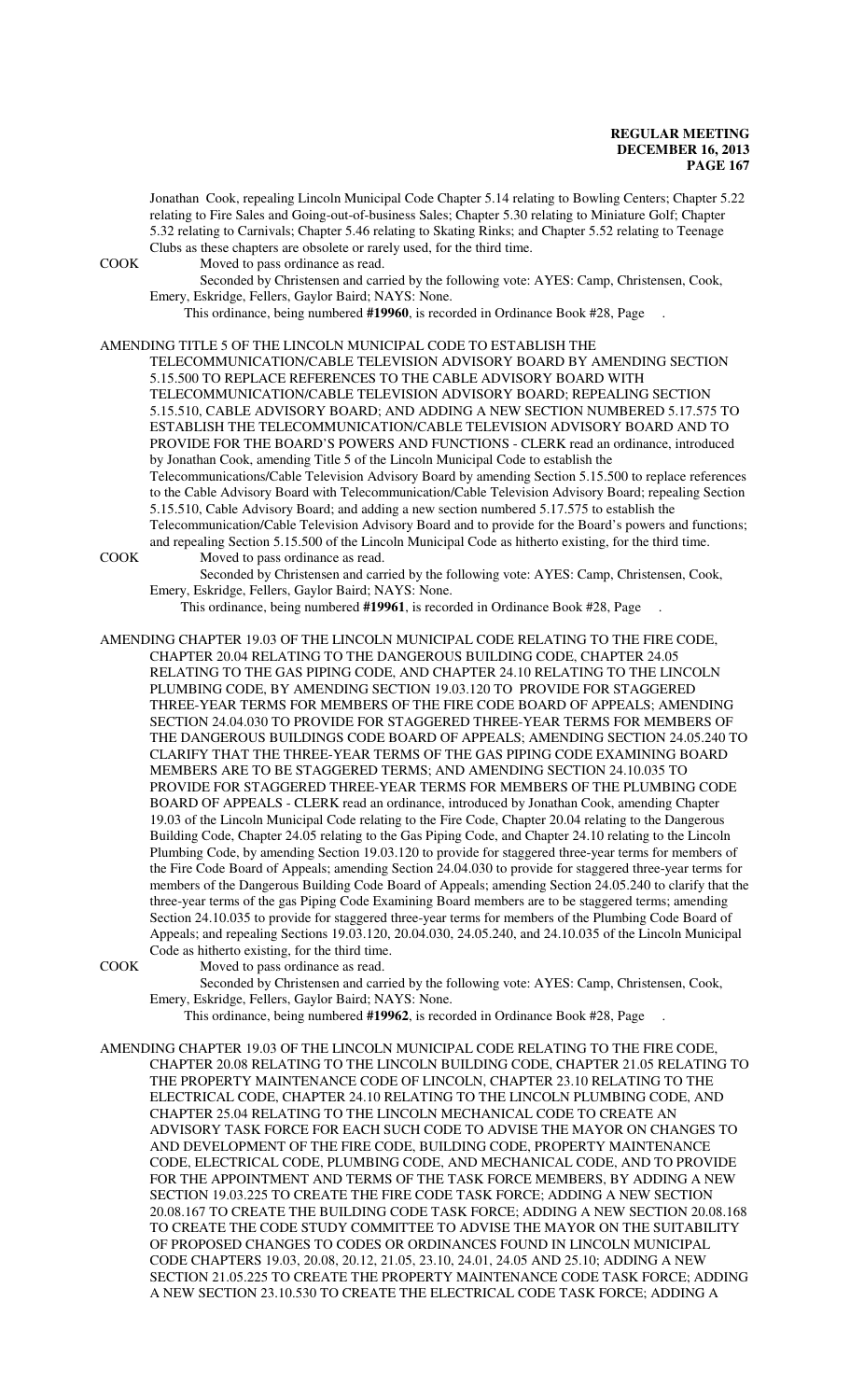NEW SECTION NUMBERED 24.10.032 TO CREATE THE PLUMBING CODE TASK FORCE; AND ADDING A NEW SECTION 25.04.165 TO CREATE THE MECHANICAL CODE TASK FORCE - CLERK read an ordinance, introduced by Jonathan Camp, amending Chapter 19.03 of the Lincoln Municipal code relating to the Fire Code, Chapter 20.08 relating to the Lincoln Building Code, Chapter 21.05 relating to the Property Maintenance Code of Lincoln, Chapter 23.10 relating to the Electrical Code, Chapter 24.10 relating to the Lincoln Plumbing Code, and Chapter 25.04 relating to the Lincoln Mechanical Code to create an advisory task force for each such code to advise the Mayor on changes to and development of the Fire Code, Building Code, Property Maintenance Code, Electrical Code, Plumbing Code, and mechanical Code, and to provide for the appointment and terms of the task force members, by adding a new section of 19.03.225 to create the Fire Code Task Force; adding a new section 20.08.167 to create the Building Code Task Force; adding a new section 20.08.168 to create the Code Study Committee to advise the Mayor on the suitability of proposed changes to codes or ordinances found in Lincoln Municipal Code Chapters 19.03, 20.08, 20.12, 21.05, 23.10, 24.01, 24.05, and 25.10; adding a new section 21.05.225 to create the Property Maintenance Code Task Force; adding a new section 23.10.530 to create the Electrical Code Task Force; adding a new section numbered 24.10.032 to create the Plumbing Code Task Force; and adding a new section 25.04.165 to create the Mechanical Code Task Force, for the third time.

COOK Moved to pass the ordinance as read.

Seconded by Christensen and carried by the following vote: AYES: Camp, Christensen, Cook, Emery, Eskridge, Fellers, Gaylor Baird; NAYS: None.

This ordinance, being numbered **#19963**, is recorded in Ordinance Book #28, Page .

AMENDING SECTION NO. 8.06.020 OF THE LINCOLN MUNICIPAL CODE TO UPDATE THE DEFINITIONS OF PERSON AND STATIONARY SOURCE TO MAKE THEM CONSISTENT WITH THE LINCOLN-LANCASTER COUNTY AIR POLLUTION CONTROL REGULATIONS AND STANDARDS - CLERK read an ordinance, introduced by Jonathan Cook, amending Section 8.06.020 of the Lincoln Municipal Code relating to Air Pollution, Definitions, to update the definitions of "person" and "stationary source" to make them consistent with the Lincoln-Lancaster County Air Pollution Control Regulations and Standards; and repealing Section 8.06.020 of the Lincoln Municipal Code as to hitherto existing, for the third time.

COOK Moved to pass the ordinance as read.

Seconded by Christensen and carried by the following vote: AYES: Camp, Christensen, Cook, Emery, Eskridge, Fellers, Gaylor Baird; NAYS: None.

This ordinance, being numbered **#19964**, is recorded in Ordinance Book #28, Page .

CONSENT AMENDMENTS ORDINANCE AMENDING CHAPTER 2.12 OF THE LINCOLN MUNICIPAL CODE RELATING TO THE CITY CLERK, CHAPTER 2.20 RELATING TO THE FIRE AND RESCUE DEPARTMENT, CHAPTER 2.35 RELATING TO THE PUBLIC WORKS AND UTILITIES DEPARTMENT, CHAPTER 2.42 RELATING TO THE URBAN DEVELOPMENT DEPARTMENT, AND CHAPTER 5.50 RELATING TO TAXICABS, BY AMENDING SECTION 2.12.170 TO PROVIDE THAT THE CITY CLERK SHALL APPOINT THE DEPUTY CLERK WITHOUT ACTION BY THE COUNCIL, AMENDING SECTION 2.20.010 TO PROVIDE THAT THE FIRE CHIEF SHALL COMPLY WITH REQUESTS TO SUPPLY DATA UPON REQUEST OF THE CITY'S FINANCIAL AUDITORS, AMENDING SECTIONS 2.35.037 AND 2.42.040 TO REFLECT THE TRANSFER OF PARKING FUNCTIONS TO THE URBAN DEVELOPMENT DEPARTMENT, AND AMENDING SECTION 5.50.040 TO CHANGE THE DATES OF TAXICAB REVIEW BOARD HEARINGS - CLERK read an ordinance, introduced by Jonathan Cook, amending Chapter 2.12 of the Lincoln Municipal Code relating to the City Clerk, Chapter 2.20 relating to the Fire and Rescue Department, Chapter 2.35 relating to the Public Works and Utilities Department, Chapter 2.42 relating to the Urban Development Department, and Chapter 5.50 relating to Taxicabs, by amending Section 2.12.170 to provide that the City Clerk shall appoint the deputy clerk without action by the Council, amending Section 2.20.010 to provide that the Fire Chief shall comply with requests to supply data upon request of the City's financial auditors, amending Sections 2.35.037 and 2.42.040 to reflect the transfer of parking functions to the Urban Development Department, amending Section 5.50.040 to change the dates of Taxicab Review Board hearings; and repealing Sections 2.12.170, 2.20.010, 2.35.037, 2.42.040, 5.50.040 of the Lincoln Municipal as hitherto existing, for the third time.

COOK Moved to pass ordinance as read.

Seconded by Christensen and carried by the following vote: AYES: Camp, Christensen, Cook, Emery, Eskridge, Fellers, Gaylor Baird; NAYS: None.

This ordinance, being numbered **#19965**, is recorded in Ordinance Book #28, Page .

CONSENT AMENDMENTS ORDINANCE AMENDING CHAPTER 10.12 OF THE LINCOLN MUNICIPAL CODE RELATING TO TRAFFIC CONTROL DEVICES, CHAPTER 10.26 RELATING TO ARTERIAL STREETS AND CHAPTER 10.41 RELATING TO SNOW REMOVAL DISTRICTS BY AMENDING SECTION 10.12.030 TO CLARIFY THAT PEDESTRIANS MUST OBEY PEDESTRIAN SIGNALS, REMOVE OBSOLETE PROVISIONS CONCERNING TRAFFIC-CONTROL SIGNALS AND ADD PROVISIONS CONCERNING YELLOW FLASHING ARROW SIGNALS; AMENDING SECTION 10.26.415 TO REVISE THE BOUNDARIES OF L55X AS AN ARTERIAL STREET; ADDING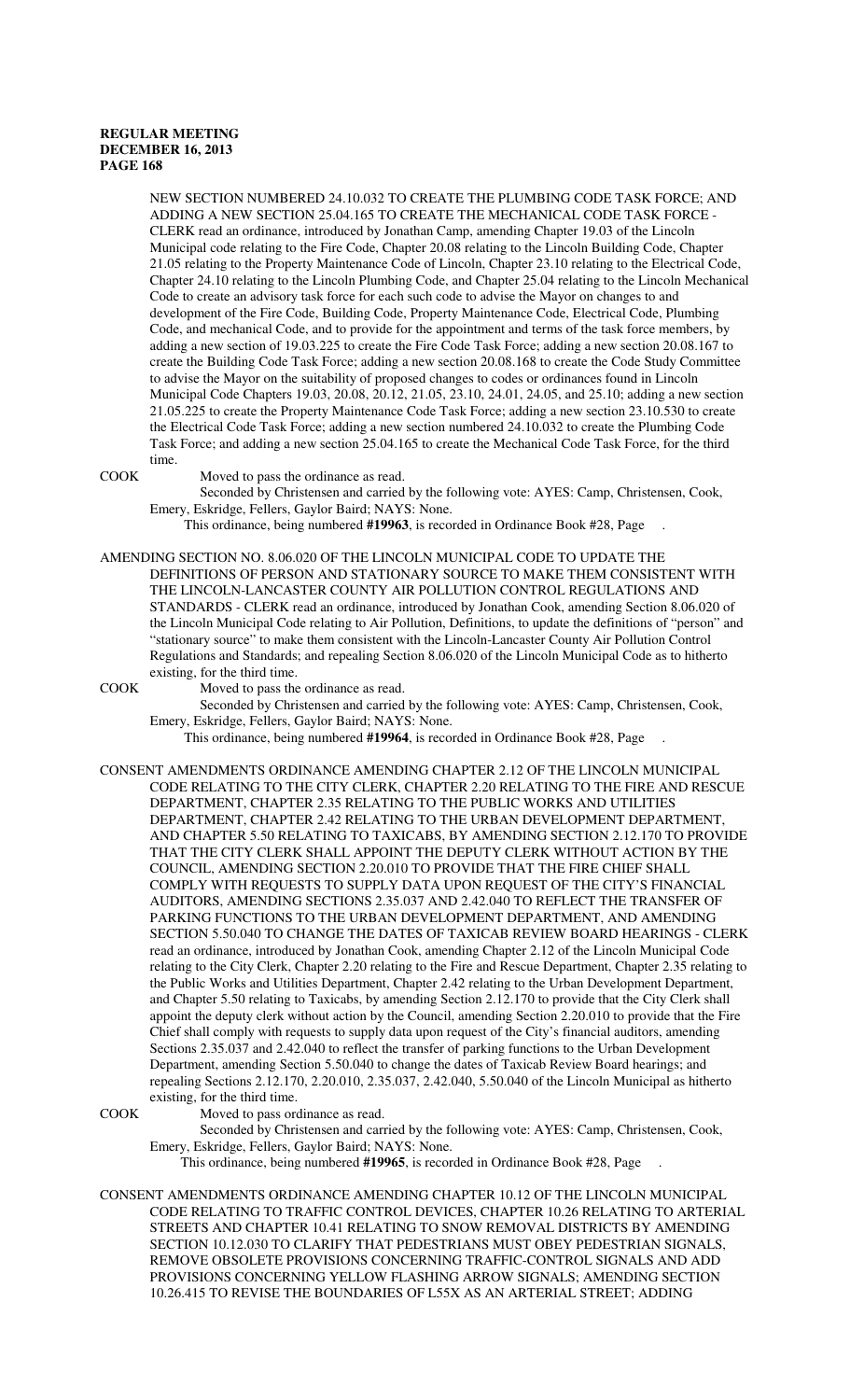SECTION 10.26.437 TO DESIGNATE PINNACLE ARENA DRIVE AS AN ARTERIAL STREET; AND AMENDING SECTION 10.41.020 TO DESIGNATE THE BOUNDARIES OF WEST HAYMARKET SNOW DISTRICT AS A SNOW REMOVAL DISTRICT - CLERK read an ordinance, introduced by Jonathan Cook, amending Chapter 10.12 of the Lincoln Municipal Code relating to Traffic Control Devices, Chapter 10.26 relating to Arterial Streets and Chapter 10.41 relating to Snow Removal Districts by amending Section 10.12.030 to clarify that pedestrians must obey pedestrian signals, removed obsolete provisions concerning traffic-control signals and add provisions concerning yellow flashing arrow signals; amending Section 10.26.415 to revise the boundaries of L55X as an arterial Street; adding Section 10.26.437 to designate Pinnacle Arena Drive as an arterial street; and amending Section 10.41.020 to designate the boundaries of West Haymarket Snow District as a snow removal district; and repealing Sections 10.12.030, 10.26.415, and 10.41.020 of the Lincoln Municipal code as hitherto existing, for the third time.

COOK Moved to pass ordinance as read.

Seconded by Christensen and carried by the following vote: AYES: Camp, Christensen, Cook, Emery, Eskridge, Fellers, Gaylor Baird; NAYS: None.

This ordinance, being numbered **#19966**, is recorded in Ordinance Book #28, Page .

CONSENT AMENDMENTS ORDINANCE AMENDING CHAPTER 14.32 OF THE LINCOLN MUNICIPAL CODE RELATING TO SPECIAL EVENTS ORDINANCE, CHAPTER 14.57 RELATING TO NEWSRACKS, CHAPTER 15.04 RELATING TO TRACKS, AND CHAPTER 27.69 RELATING TO SIGNS BY AMENDING SECTIONS 14.32.070 AND 27.69.035 TO UPDATE THE NAMES OF ARTERIAL STREETS AND DESIGNATE NEW ARTERIAL STREETS; AMENDING SECTION 14.57.060 TO CHANGE THE MINIMUM DISTANCE A NEWSRACK MAY BE PLACED FROM A CURB FACE; AND REPEALING CHAPTER 15.04, CONSISTING OF SECTIONS 15.04.010, 15.04.020, 15.04.030, 15.04.040, 15.04.050, 15.04.060, 15.04.070, 15.04.080, AND 15.04.090, BECAUSE ITS PROVISIONS HAVE BEEN PREEMPTED BY FEDERAL LAW - CLERK read an ordinance, introduced by Jonathan Camp, amending Chapter 14.32 of the Lincoln Municipal Code relating to Special Events Ordinance, Chapter 14.57 relating to Newsracks, Chapter 15.04 relating to Tracks, and Chapter 27.69 relating to Signs by amending Section 14.32.070 and 27.69.035 to update the names of arterial streets and designate new arterial streets; amending Section 14.57.060 to change the minimum distance a newsrack may be placed from a curb face; repealing Chapter 15.04, consisting of Sections 15.04.010, 15.04.020, 15.04.030, 15.04.040, 15.04.050, 15.04.060, 15.04.070, 15.04.080, and 15.04.090, because its provisions have been preempted by federal law; and repealing Sections 14.32.070, 14.57.060, and 27.69.035 of the Lincoln Municipal Code as hitherto existing, for the third time.

COOK Moved to pass ordinance as read.

Seconded by Christensen and carried by the following vote: AYES: Camp, Christensen, Cook, Emery, Eskridge, Fellers, Gaylor Baird; NAYS: None.

This ordinance, being numbered **#19967**, is recorded in Ordinance Book #28, Page .

CONSENT AMENDMENTS ORDINANCE AMENDING CHAPTER 8.08 OF THE LINCOLN MUNICIPAL CODE RELATING TO BODY ART ESTABLISHMENTS, CHAPTER 8.14 RELATING TO CHILD CARE PROGRAMS, AND CHAPTER 8.20 RELATING TO THE LINCOLN FOOD CODE, BY AMENDING SECTION 8.08.060 TO PROVIDE THAT ANY INITIAL BODY ART ESTABLISHMENT PERMIT ISSUED ON OR AFTER MAY 15 AND BEFORE JULY 1 SHALL BE VALID UNTIL JUNE 30 OF THE FOLLOWING YEAR; AND AMENDING SECTION 8.14.037 TO PROVIDE THAT ANY NEW CERTIFICATE OF COMPLIANCE FOR A CHILD CARE PROGRAM ISSUED ON OR AFTER DECEMBER 15 AND BEFORE FEBRUARY 1 SHALL BE VALID UNTIL JANUARY 31 OF THE FOLLOWING YEAR; AND AMENDING SECTION 8.20.150 TO PROVIDE THAT ANY NEW FOOD ESTABLISHMENT PERMIT, OTHER THAN A TEMPORARY FOOD ESTABLISHMENT PERMIT, ISSUED ON OR AFTER APRIL 15 AND BEFORE JUNE 1 SHALL BE VALID UNTIL MAY 31 OF THE FOLLOWING YEAR - CLERK read an ordinance, introduced by Jonathan Cook, amending Chapter 8.08 of the Lincoln Municipal Code relating to Body Art Establishments, Chapter 8.14 relating to Child Care Programs, and Chapter 8.20 relating to the Lincoln Food Code, by amending Section 8.08.060 to provide that any initial body art establishment permit issued on or after May 15 and before July 1 shall be valid until June 30 of the following year; amending Section 8.14.037 to provide that any new certificate of compliance for a child care program issued on or after December 15 and before February 1 shall be valid until January 31 of the following year; amending Section 8.20.150 to provide that any new food establishment permit, other than a temporary food establishment permit, issued on or after April 15 and before June 1 shall be valid until May 31 of the following year; and repealing Sections 8.08.060, and 8.14.037, and 8.20.150 of the Lincoln Municipal as hitherto existing, for the third time.

COOK Moved to pass ordinance as read.

Seconded by Christensen and carried by the following vote: AYES: Camp, Christensen, Cook, Emery, Eskridge, Fellers, Gaylor Baird; NAYS: None.

This ordinance, being numbered **#19968**, is recorded in Ordinance Book #28, Page .

CONSENT AMENDMENTS ORDINANCE AMENDING LINCOLN MUNICIPAL CODE SECTION 2.02.020, DEPARTMENTS OF THE CITY DESIGNATED, TO REDESIGNATE THE PERSONNEL DEPARTMENT AS THE HUMAN RESOURCES DEPARTMENT AND THE PERSONNEL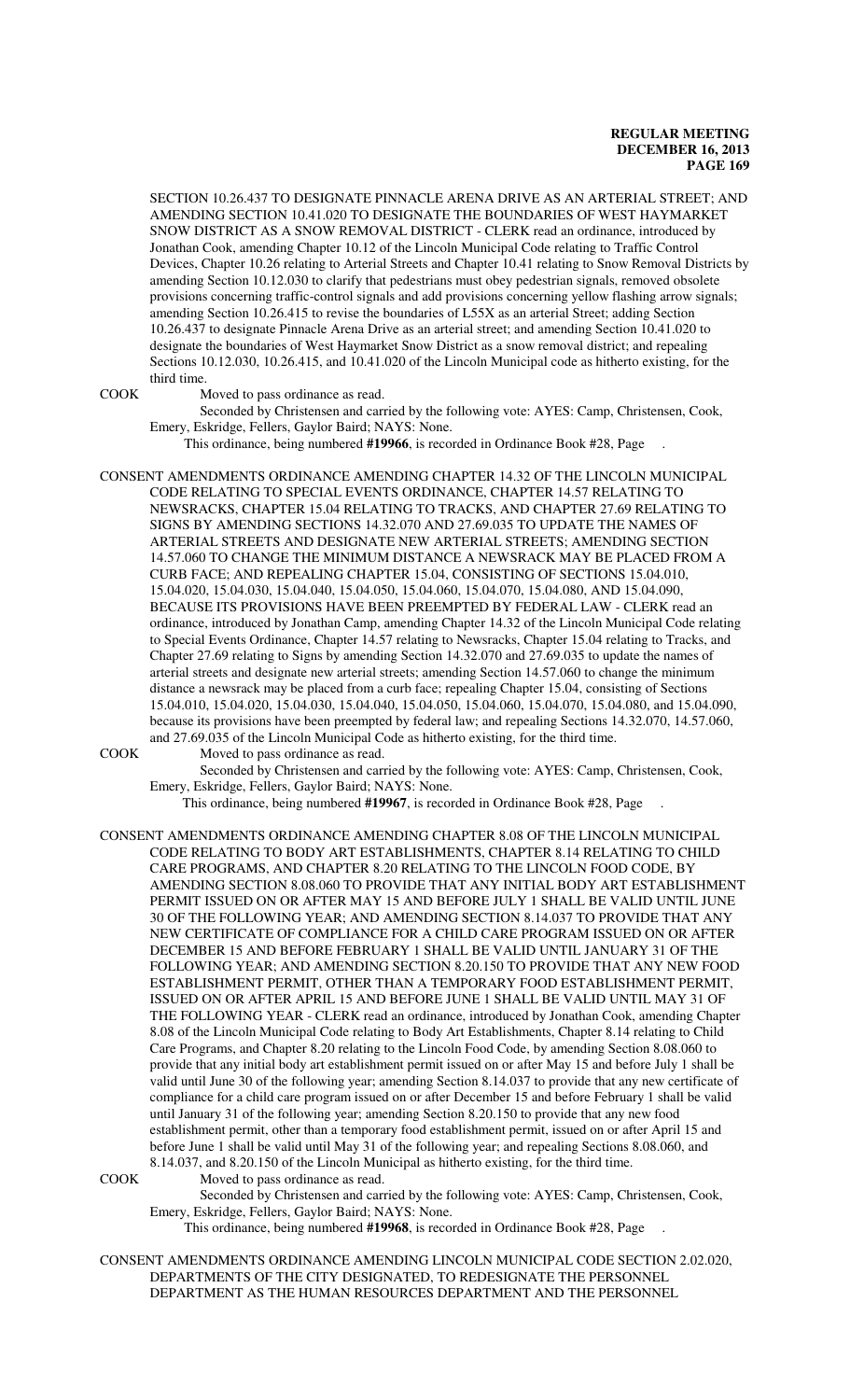DIRECTOR AS THE HUMAN RESOURCES DIRECTOR AND TO REFLECT SUCH REDESIGNATIONS THROUGHOUT THE LINCOLN MUNICIPAL CODE BY CHANGING REFERENCES TO PERSONNEL DEPARTMENT TO HUMAN RESOURCES DEPARTMENT AND CHANGING PERSONNEL DIRECTOR TO HUMAN RESOURCES DIRECTOR IN LINCOLN MUNICIPAL CODE SECTIONS 2.02.100, 2.50.020, 2.62.180, 2.65.180, 2.66.140, 2.76.025, 2.76.030, 2.76.035, 2.76.040, 2.76.055, 2.76.080, 2.76.090, 2.76.095, 2.76.100, 2.76.105, 2.76.110, 2.76.115, 2.76.120, 2.76.130, 2.76.135, 2.76.150, 2.76.175, 2.76.202, 2.76.210, 2.76.215, 2.76.230, 2.76.235, 2.76.240, 2.76.250, 2.76.265, 2.76.275, 2.76.320, 2.76.330, 2.76.340, 2.76.380, 2.76.387, 2.76.450, 2.76.465, 2.76.470, 2.76.475, 2.76.485, 2.76.490, 2.76.505, 2.76.515, 2.76.530, 2.76.560, 2.78.010,

2.78.025, 4.62.010, 4.62.015, 4.64.020, 4.66.040 - PRIOR to reading:<br>EMERY Moved an Amendment to Bill No. 13-153 in the following m Moved an Amendment to Bill No. 13-153 in the following manner.

On page 46, line 17 and 18, strike "14.32.070, 14.57.060 and 27.69.035" and insert in lieu thereof the following:

"2.02.100, 2.50.020, 2.62.180, 2.65.180, 2.66.140, 2.76.025, 2.76.030, 2.76.035, 2.76.040, 2.76.055, 2.76.080, 2.76.090, 2.76.095, 2.76.100, 2.76.105, 2.76.110, 2.76.115, 2.76.120, 2.76.130, 2.76.135, 2.76.150, 2.76.175, 2.76.202, 2.76.210, 2.76.215, 2.76.230, 2.76.235, 2.76.240, 2.76.250, 2.76.265, 2.76.275, 2.76.320, 2.76.330, 2.76.340, 2.76.380, 2.76.387, 2.76.450, 2.76.465, 2.76.470, 2.76.475, 2.76.485, 2.76.490, 2.76.505, 2.76.515, 2.76.530, 2.76.560, 2.78.010, 2.78.025, 4.62.010, 4.62.015, 4.64.020, 4.66.040"

Seconded by Cook and carried by the following vote: Camp, Christensen, Cook, Emery, Eskridge, Fellers, Gaylor Baird; NAYS: None.

CLERK Read an ordinance, introduced by Jonathan Camp, amending Lincoln Municipal Code Section 2.02.020, Departments of the City Designated, to redesignate the Personnel Department as the Human Resources Department and the personnel Director as the Human Resources Director and to reflect such redesignations throughout the Lincoln Municipal Code by changing references to Personnel Department to Human Resources Department and changing Personnel Director to Human Resources Director in Lincoln Municipal Code Sections 2.02.100, 2.50.020, 2.62.180, 2.65.180, 2.66.140, 2.76.025, 2.76.030, 2.76.035, 2.76.040, 2.76.055, 2.76.080, 23.76.090, 2.76.095, 2.76.100, 2.76.105, 2.76.110, 2.76.115, 2.76.120, 2.76.130, 2.76.135, 2.76.150, 2.76.175, 2.76.202, 2.76.210, 2.76.215, 2.76.230, 2.76.235, 2.76.240, 2.76.250, 2.76.265, 2.76.275, 2.76.320, 2.76.330, 2.76.340, 2.76.380, 2.76.387, 2.76.450, 2.76.465, 2.76.470, 2.76.475, 2.76.485, 2.76.490, 2.76.505, 2.76.515, 2.76.530, 2.76.560, 2.78.010, 2.78.025,

4.62.010, 4.62.015, 4.64.020, 4.66.040; and repealing said sections as hitherto existing, for the third time. COOK Moved to pass the ordinance as amended.

Seconded by Christensen and carried by the following vote: AYES: Camp, Christensen, Cook, Emery, Eskridge, Fellers, Gaylor Baird; NAYS: None.

This ordinance, being numbered **#19969**, is recorded in Ordinance Book #28, Page .

TECHNICAL AMENDMENTS ORDINANCE AMENDING CHAPTER 2.02 OF THE LINCOLN MUNICIPAL CODE RELATING TO GOVERNMENTAL ORGANIZATION, CHAPTER 2.35 RELATING TO THE PUBLIC WORKS AND UTILITIES DEPARTMENT, CHAPTER 2.76 RELATING TO THE PERSONNEL SYSTEM, CHAPTER 5.36 RELATING TO PEDDLERS, CHAPTER 27.02 RELATING TO ZONING GENERAL DEFINITIONS, CHAPTER 27.70 RELATING TO ZONING ADDITIONAL USE REGULATIONS, CHAPTER 27.72 RELATING TO ZONING HEIGHT AND LOT REGULATIONS, CHAPTER 27.83 RELATING TO BUILD THROUGH ACREAGE OVERLAY DISTRICT AND CHAPTER 28.01 RELATING TO REGULATIONS FOR CONSTRUCTION SITE DISCHARGES BY AMENDING SECTIONS 2.02.130 AND 2.35.035 TO REFLECT CHANGES IN THE DESIGNATIONS OF DIVISIONS, OPERATIONS AND FUNCTIONS OF THE PUBLIC WORKS AND UTILITIES DEPARTMENT; AMENDING SECTION 2.35.030 TO GENDER-NEUTRALIZE THAT SECTION; AMENDING SECTION 2.76.365 TO REFLECT A CHANGE IN TERMINOLOGY FROM FIREMAN TO FIREFIGHTER; AMENDING SECTION 5.36.040 TO REFLECT A CHANGE IN TERMINOLOGY IN PROCESSING PEDDLER PERMITS; AMENDING SECTION 27.02.200 BY CORRECTING CODE REFERENCES IN DEFINITIONS; AMENDING SECTIONS 27.70.060 AND 27.72.140 TO REVISE OBSOLETE POLICY REFERENCES TO REFER TO THE CITY OF LINCOLN ACCESS MANAGEMENT POLICY; AND AMENDING SECTION 27.83.020 TO REFER TO THE MOST CURRENT LINCOLN/LANCASTER COUNTY COMPREHENSIVE PLAN; AMENDING SECTION 28.01.060 TO CLARIFY STORMWATER ACTIVITY POLLUTION PREVENTION PLAN REQUIREMENTS - CLERK read an ordinance, introduced by Jonathan Cook, amending Chapter 2.02 of the Lincoln Municipal Code relating to Governmental Organization, Chapter 2.35 relating to the Public Works and Utilities Department, Chapter 2.76 relating to the Personnel System, Chapter 5.36 relating to the peddlers, Chapter 27.02 relating to Zoning General Definitions, Chapter 27.70 relating to Zoning Additional Use Regulations, Chapter 27.72 relating to Zoning Height and Lot Regulations, Chapter 27.83 relating to Build Through Acreage Overlay District and Chapter 28.01 relating to Regulations for Construction Site Discharges by amending Sections 2.02.130 and 2.35.035 to reflect changes in the designations of divisions, operations and functions of the Public Works and Utilities Department; amending Section 2.35.030 to gender-neutralize that section; amending Section 2.76.365 to reflect a change in terminology from fireman to firefighter; amending Section 5.36.040 to reflect a change in terminology in processing peddler permits; amending Section 27.02.200 by correcting Code references in definitions; amending Sections 27.70.060 and 27.72.140 to revise obsolete policy references to refer to the City of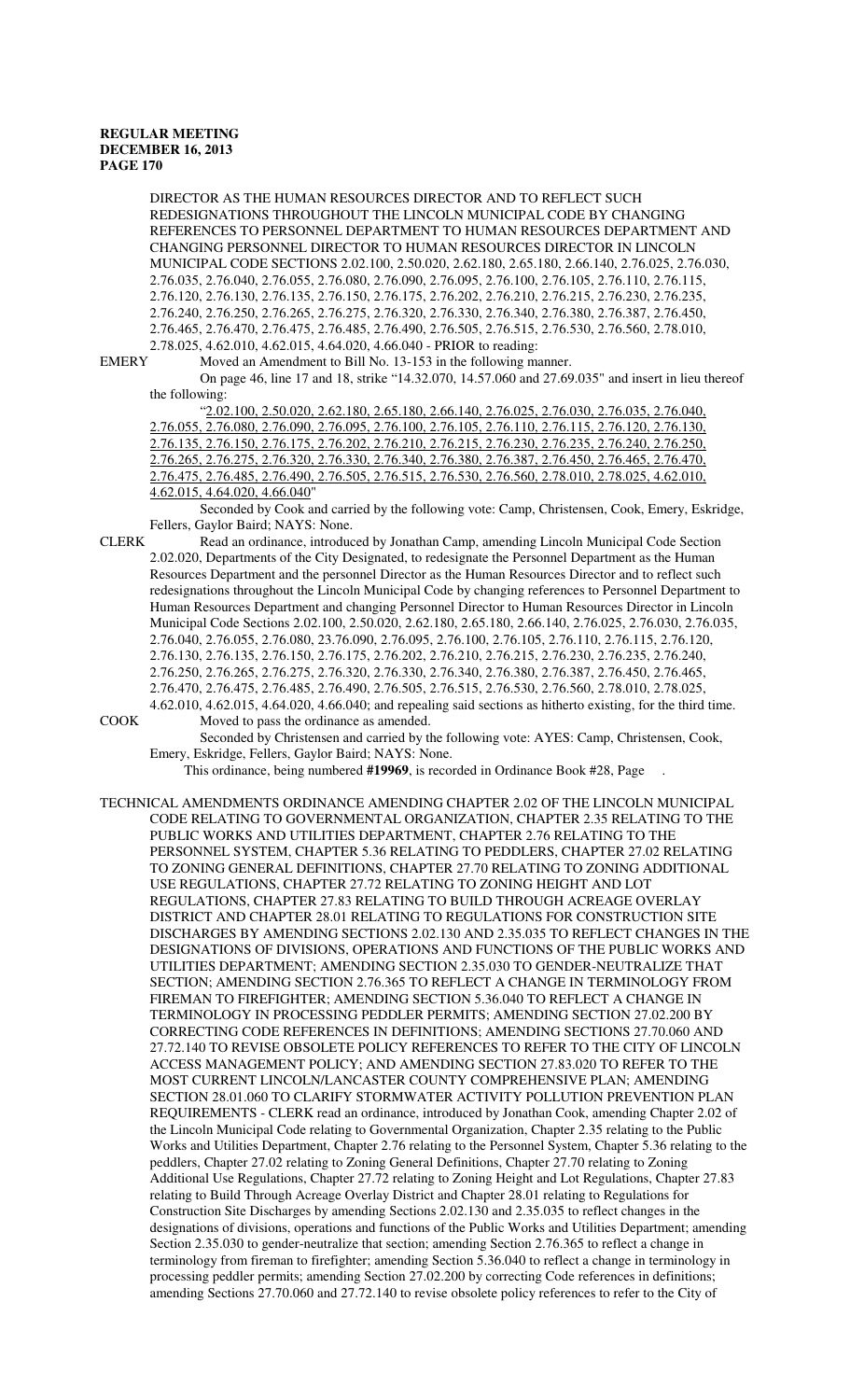Lincoln Access Management Policy; amending Section 27.83.020 to refer to the most current Lincoln/Lancaster County Comprehensive Plan; amending Section28.01.060 to clarify Stormwater Activity Pollution Prevention Plan requirements; and repealing Sections 2.02.130, 2.35.030, 2.35.035, 2.76.365, 5.36.040, 27.02.200, 27.70.060, 27.72.140, 27.83.020 and 28.01.060 of the Lincoln Municipal code as hitherto existing, for the third time.

COOK Moved to pass ordinance as read.

Seconded by Christensen and carried by the following vote: AYES: Camp, Christensen, Cook, Emery, Eskridge, Fellers, Gaylor Baird; NAYS: None.

This ordinance, being numbered **#19970**, is recorded in Ordinance Book #28, Page .

TECHNICAL AMENDMENTS ORDINANCE AMENDING CHAPTER 10.02 OF THE LINCOLN MUNICIPAL CODE RELATING TO VEHICLES AND TRAFFIC DEFINITIONS, CHAPTER 10.06 RELATING TO ADMINISTRATION AND ENFORCEMENT, CHAPTER10.12 RELATING TO TRAFFIC CONTROL DEVICES, CHAPTER 10.14 RELATING TO RULES OF THE ROAD, CHAPTER 10.20 RELATING TO AUTOMOBILE RACING, CHAPTER 10.30 RELATING TO PEDESTRIANS AND CHAPTER 10.32 RELATING TO STOPPING, STANDING AND PARKING, BY AMENDING SECTION 10.02.140 TO CORRECT A TYPOGRAPHICAL ERROR; AMENDING SECTION 10.02.315 TO CLARIFY THAT SCHOOL CROSSING REDUCED SPEED ZONES MAY EXIST ON ALL STREETS; AMENDING SECTION 10.06.050, 10.06.060 AND 10.06.070 TO ADOPT MORE CURRENT TERMINOLOGY; AMENDING SECTION 10.14.010 TO CLARIFY THAT VEHICLES STOPPED AT STOP SIGNS SHALL YIELD TO PEDESTRIANS; AMENDING SECTIONS 10.14.250 AND 10.14.330 TO STATE THE SPEED LIMITS IN ALLEYS IN THE SECTION DESIGNATING OTHER SPEED LIMITS; AMENDING SECTION 10.20.040 TO DELETE OBSOLETE PROVISIONS CONCERNING AUTO RACING AT THE STATE FAIRGROUNDS; AMENDING 10.30.020 TO UPDATE PROVISIONS ON PEDESTRIAN CONTROL SIGNALS; REPEALING SECTION 10.32.060 TO DELETE OBSOLETE PROVISIONS ON PAINTED CURBS FOR PARKING CONTROL; AND AMENDING SECTION 10.32.080 TO REMOVE OUTDATED PROVISIONS CONCERNING ANGLED PARKING SPACE DESIGNATION - CLERK read an ordinance, introduced by Jonathan Cook, amending Chapter 10.02 of the Lincoln Municipal Code relating to Vehicles and Traffic Definitions, Chapter 10.06 relating to Administration and Enforcement, Chapter 10.12 relating to Traffic Control Devices, Chapter 10.14 relating to Rules of the Road, Chapter 10.20 relating to Automobile Racing, Chapter 10.30 relating to pedestrians and Chapter 10.32 relating to Stopping, Standing and Parking, by amending Section 10.02.140 to correct a typographical error; amending Section 10.02.315 to clarify that school crossing reduced speed zones may exist on all streets; amending Section 10.06.050, 10.06.060 and 10.06.070 to adopt more current terminology; amending Section 10.14.010 to clarify that vehicles stopped at stop signs shall yield to pedestrians; amending Sections 10.14.250 and 10.14.330 to state the speed limits in alleys in the section designating other speed limits; amending Section 10.20.040 to delete obsolete provisions concerning auto racing at the state fairgrounds; amending 10.30.020 to update provisions on pedestrian control signals; repealing Section 10.32.060 to delete obsolete provisions on painted curbs for parking control; amending Section 10.32.080 to remove outdated provisions concerning angled parking space designation; and repealing Sections 10.02.140, 10.02.315, 10.06.050, 10.06.060, 10.06.070, 10.14.010, 10.14.250, 10.14.330, 10.20.040, 10.30.020, and 10.32.080 of the Lincoln Municipal Code as hitherto existing, for the third time.

COOK Moved to pass ordinance as read.

Seconded by Emery and carried by the following vote: AYES: Camp, Christensen, Cook, Emery, Eskridge, Fellers, Gaylor Baird; NAYS: None.

This ordinance, being numbered **#19971**, is recorded in Ordinance Book #28, Page .

TECHNICAL AMENDMENTS ORDINANCE AMENDING CHAPTER 14.36 OF THE LINCOLN MUNICIPAL CODE RELATING TO HOUSEMOVING, CHAPTER 14.44 RELATING TO OBSTRUCTIONS ON CORNER LOTS, CHAPTER 14.55 RELATING TO SIDEWALK VENDORS, CHAPTER 14.56 RELATING TO WORKS OF ART, CHAPTER 14.57 RELATING TO NEWSRACKS, CHAPTER 14.64 RELATING TO UTILITY POLES AND SERVICE LINES, AND 14.80 RELATING TO SIDEWALK CONSTRUCTION, BY AMENDING SECTION 14.36.030 TO DELETE THE REQUIREMENT THAT PERMITS BE APPROVED BY THE CITY ENGINEER; AMENDING SECTION 14.36.040 TO CORRECT THE NAME OF LINCOLN ELECTRIC SYSTEM; AMENDING SECTION 14.44.010 TO CORRECT AN ERRONEOUS CODE CITATION; AMENDING SECTION 14.56.070 TO CORRECT A TYPOGRAPHICAL ERROR; AMENDING SECTION 14.80.050 TO PROVIDE THAT THE DIRECTOR OF PUBLIC WORKS AND UTILITIES MAY WAIVE STANDARDS FOR LOCATION OF SIDEWALKS AND CLARIFYING STANDARDS FOR INCLINE OF SIDEWALKS; AND AMENDING SECTIONS 14.55.100, 14.57.050, 14.57.080, 14.57.110, 14.57.120, 14.57.130, 14.64.030, 14.80.080, 14.80.090, 14.80.100, 14.80.110, 14.80.160 TO RE-ASSIGN RESPONSIBILITIES FROM THE SIDEWALK INSPECTOR TO THE DIRECTOR OF PUBLIC WORKS AND TO GENDER-NEUTRALIZE LANGUAGE - CLERK read an ordinance, introduced by Jonathan Cook, amending Chapter 14.36 of the Lincoln Municipal Code relating to Housemoving, Chapter 14.44 relating to Obstructions on Corner Lots, Chapter 14.55 relating to Sidewalk Vendors, Chapter 14.56 relating to Works of Art, Chapter 14.57 relating to Newsracks, Chapter 14.64 relating to Utility Poles and Service Lines, and 14.80 relating to Sidewalk Construction, by amending Section 14.36.030 to delete the requirement that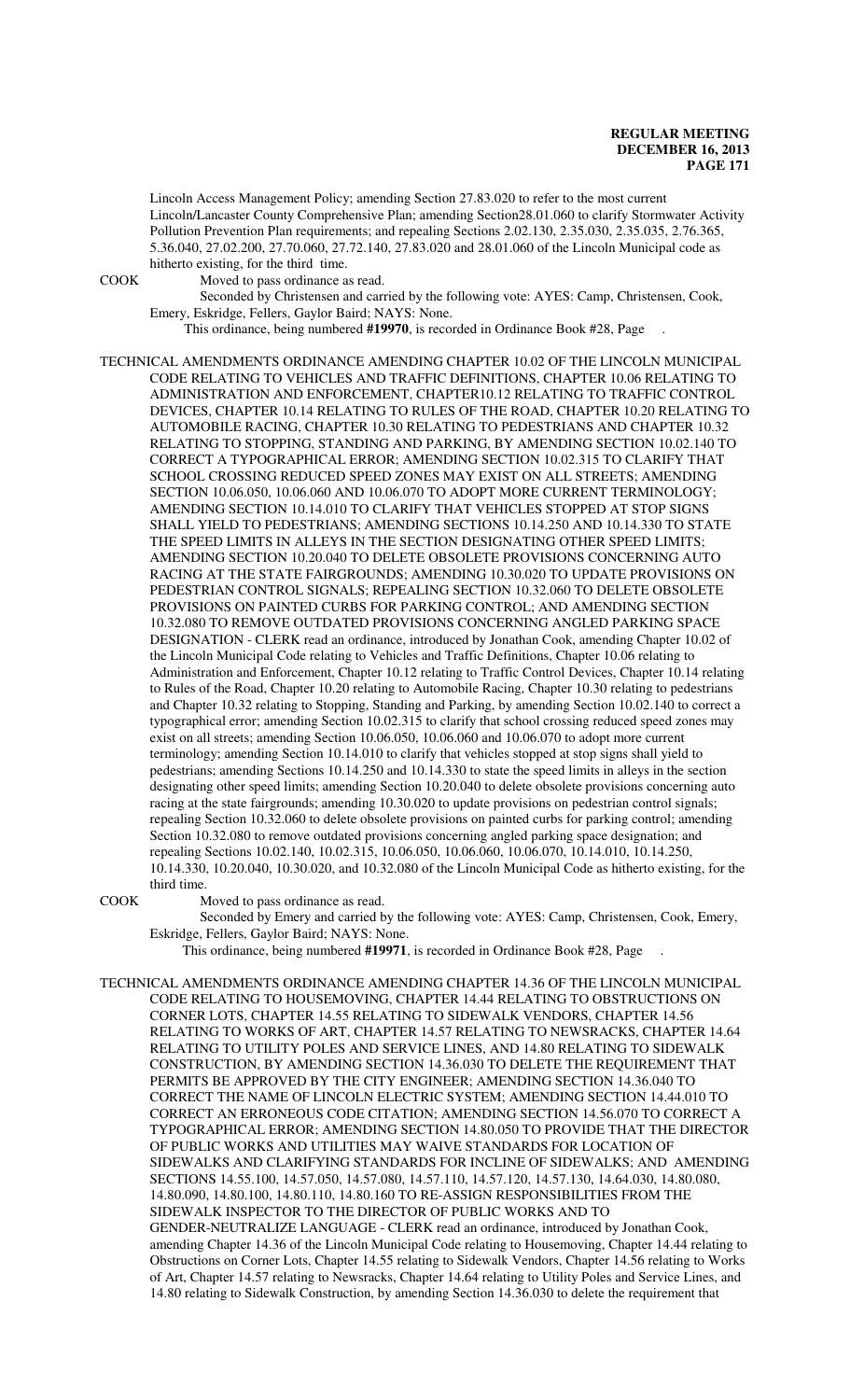permits be approved by the City Engineer; amending Section 14.36.040 to correct the name of Lincoln Electric System; amending Sections 14.44.010 to correct an erroneous Code Citation; amending Section 14.56.070 to correct a typographical error; amending Section 14.80.050 to provide that the Director of Public Works and utilities may waive standards for location of sidewalks and clarifying standards for incline of sidewalks; amending Sections 14.55.100, 14.57.050, 14.57.080, 14.57.110, 14.57.120, 14.57.130, 14.64.030, 14.80.080, 14.180.090, 14.80.100, 14.80.110, 14.80.160, to re-assign responsibilities from the Sidewalk Inspector to the Director of Public works and to gender-neutralize language; and repealing Sections 14.36.030, 14.36.040, 14.44.010, 14.55.100, 14.56.070, 14.57.050, 14.57.080, 14.57.110, 14.57.120, 14.57.130, 14.64.030, 14.80.050, 14.80.080, 14.80.090, 14.80.100, 14.80.110, and 14.80.160 of the Lincoln Municipal Code as hitherto existing, for the third time.

COOK Moved to pass ordinance as read.

Seconded by Christensen and carried by the following vote: AYES: Camp, Christensen, Cook, Emery, Eskridge, Fellers, Gaylor Baird; NAYS: None.

This ordinance, being numbered **#19972**, is recorded in Ordinance Book #28, Page .

TECHNICAL AMENDMENTS ORDINANCE AMENDING CHAPTER 17.02 OF THE LINCOLN MUNICIPAL CODE RELATING TO WATER DEFINITIONS, CHAPTER 17.10 RELATING TO CONNECTIONS TO WATER SYSTEM, CHAPTER 17.18 RELATING TO MAINS, PIPES, AND VALVES, CHAPTER 17.22 RELATING TO WATER USE CHARGE, 24.38 RELATING TO ON-SITE WASTEWATER TREATMENT SYSTEMS AND CHAPTER 24.60 RELATING TO SANITARY SEWER TAPS BY AMENDING SECTIONS 17.02.120, 17.10.020, 17.10.120, 17.18.150, 17.22.020 AND 17.22.025 TO GENDER-NEUTRALIZE LANGUAGE; AMENDING SECTION 17.10.030 TO UPDATE LANGUAGE; AMENDING SECTION 17.18.050 TO CLARIFY CURB STOP REQUIREMENTS; REPEALING SECTION 17.18.070 TO ELIMINATE OBSOLETE LANGUAGE CONCERNING REMOTE METER READING DEVICES; AMENDING SECTION 17.18.140 TO CLARIFY EXCAVATION AND BACKFILL REQUIREMENTS; AMENDING SECTION 24.38.080 BY CLARIFYING AND UPDATING LANGUAGE PERTAINING TO SEWAGE DISPOSAL; AND AMENDING SECTION 24.60.010 BY CLARIFYING REQUIREMENTS FOR INSTALLATION OF SANITARY SEWER SERVICE - CLERK read an ordinance, introduced by Jonathan Cook, amending Chapter 17.02 of the Lincoln Municipal Code relating to Water Definitions, Chapter 17.10 relating to Connections to Water System, Chapter 17.18 relating to Mains, Pipes, and Valves, Chapter 17.22 relating to Water Use Charge, 24.38 relating to On-site Wastewater Treatment Systems and Chapter 24.60 relating to Sanitary Sewer Taps by amending Sections 17.02.120, 17.10.020, 17.10.120, 17.18.150, 17.22.020 and 17.22.025 to gender-neutralize language; amending Section 17.10.030 to update language; amending Section 17.18.050 to clarify curb stop requirements; repealing Section 17.18.070 to eliminate obsolete language concerning remote meter reading devices; amending Section 17.18.140 to clarify excavation and backfill requirements; amending Section 24.38.080 by clarifying and updating language pertaining to sewage disposal; and amending Section 24.60.010 by clarifying requirements for installation of sanitary sewer service; and repealing Sections 17.02.120, 17.10.020, 17.10.030, 17.10.120, 17.18.050, 17.18.140, 17.18.150, 17.22.020, 17.22.025, 24.38.080, and 24.60.010 of the Lincoln Municipal Code as hitherto existing, for the third time. COOK Moved to pass ordinance as read.

Seconded by Christensen and carried by the following vote: AYES: Camp, Christensen, Cook, Emery, Eskridge, Fellers, Gaylor Baird; NAYS: None.

This ordinance, being numbered **#19973**, is recorded in Ordinance Book #28, Page .

#### **ORDINANCES - 1ST READING & RELATED RESOLUTIONS (as required) - NONE**

# **RESOLUTIONS - 1ST READING - ADVANCE NOTICE**

APPROVING A MULTI-YEAR CONTRACT BETWEEN THE COMMUNITY HEALTH ENDOWMENT OF LINCOLN AND THE LINCOLN-LANCASTER COUNTY HEALTH DEPARTMENT FOR A TOTAL GRANT AWARD OF \$60,000 TO UTILIZE GROUP PURCHASE TO PROCURE LOW/NO COST DIABETIC SUPPLIES FOR POOR, UNINSURED, AND HOMELESS CLIENTS OF SAFETY NET PROVIDERS FOR A PERIOD OF JANUARY 1, 2014 THROUGH DECEMBER 31, 2016.

AUTHORIZING A REQUEST TO THE STATE OF NEBRASKA, BOARD OF PUBLIC ROADS CLASSIFICATIONS AND STANDARDS, FOR RELAXATION OF THE MINIMUM DESIGN STANDARDS TO ALLOW A TWO FOOT WIDE NON-CURBED SECTION SHOULDER WIDTH AND A TWO FOOT WIDE ALLOWABLE FIXED OBSTACLE CLEARANCE IN THE COUNTRY MEADOWS RE-PAVING PROJECT LIMITS GENERALLY LOCATED AT SOUTH 66TH STREET AND HIGHWAY 2.

APPOINTING JANET GOODMAN-BANKS TO THE STARTRAN ADVISORY BOARD FOR A TERM EXPIRING OCTOBER 20, 2016.